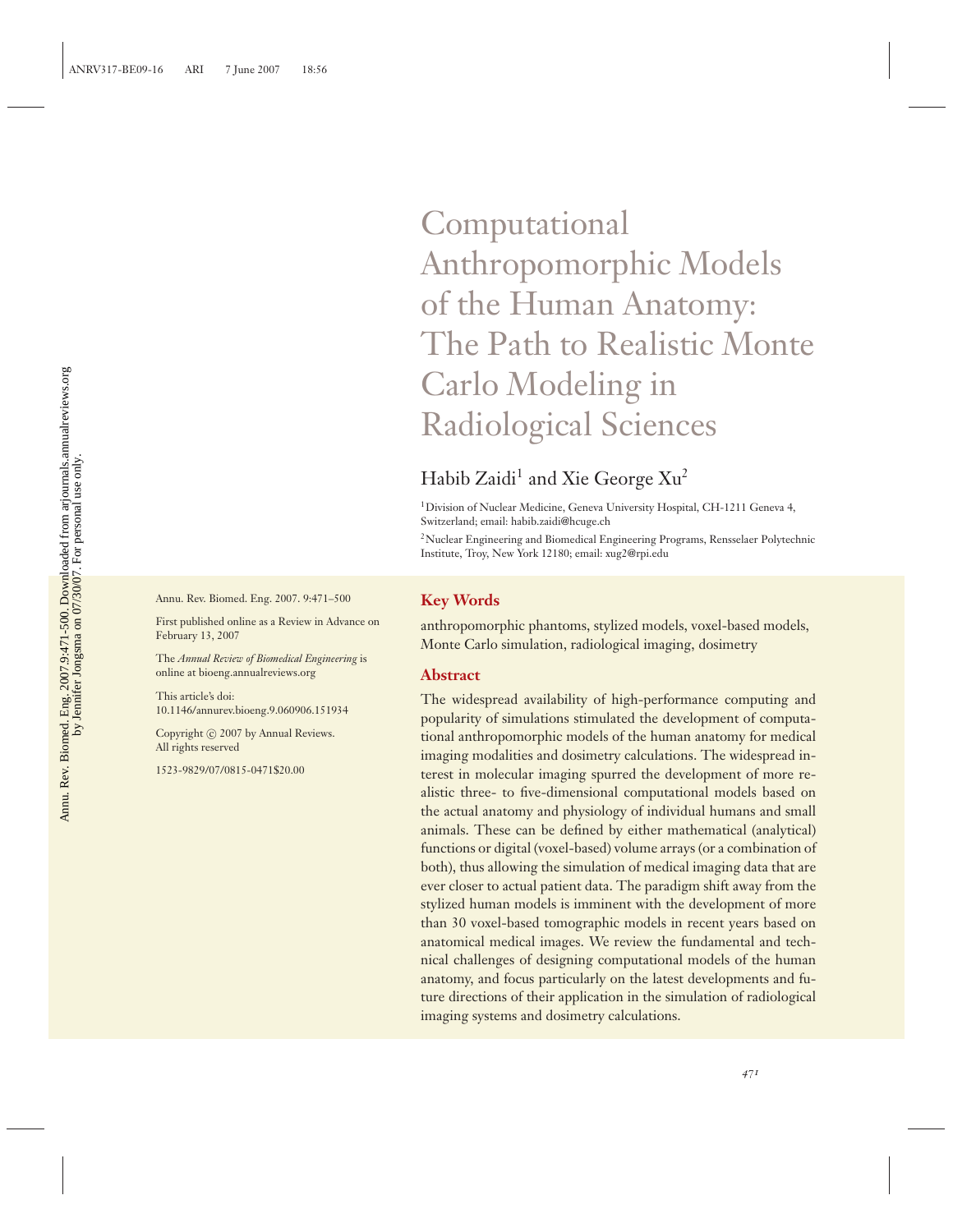#### **Contents**

|                                                           | 475 |
|-----------------------------------------------------------|-----|
|                                                           |     |
|                                                           |     |
|                                                           |     |
|                                                           |     |
| Recent Efforts to Develop the International Commission on |     |
| Radiological Protection Reference Tomographic Models  487 |     |
| RELEVANCE OF REALISTIC MODELS IN MONTE CARLO              |     |
| SIMULATIONS OF RADIOLOGICAL IMAGING SYSTEMS 488           |     |
|                                                           |     |
|                                                           |     |

# **INTRODUCTION**

One of the most active areas of research and development in radiological sciences has been the advanced methods for calculating organ doses using computational models (phantoms) that represent the human anatomy. Such computational models are used extensively to derive many of the existing conversion parameters in radiation protection and nuclear medicine dosimetry, and to develop new image-reconstruction and processing algorithms in biomedical imaging (1). The prevalent accessibility of high-performance computing platforms, including multimode computer clusters and Grid technology, and popularity of simulations stimulated further the development of computational anthropomorphic models of the human anatomy. Such models are intimately tied to radiation transport simulation tools and modeling of diverse medical imaging modalities including single-photon emission computed tomography (SPECT), positron emission tomography (PET), X-ray computed tomography (CT), and magnetic resonance imaging (MRI).

Conceptually, the purpose of a physical phantom or computerized model is to represent an organ or body region of interest, to allow, for example (in nuclear medicine dosimetry), an understanding of how radiation emitted by a particular radiotracer distributed in various organs deposits energy in different tissues through various mechanisms of radiation interaction with matter (2). Such an understanding relies on assumptions about the chemical composition of the scattering medium, which determines the radiation transport processes that can be simulated using Monte Carlo methods. However, the physical phantoms, although experimentally important in benchmarking the data, are considered expensive, time-consuming, and sometimes unsafe to use, especially for large-scale operations. This review focuses on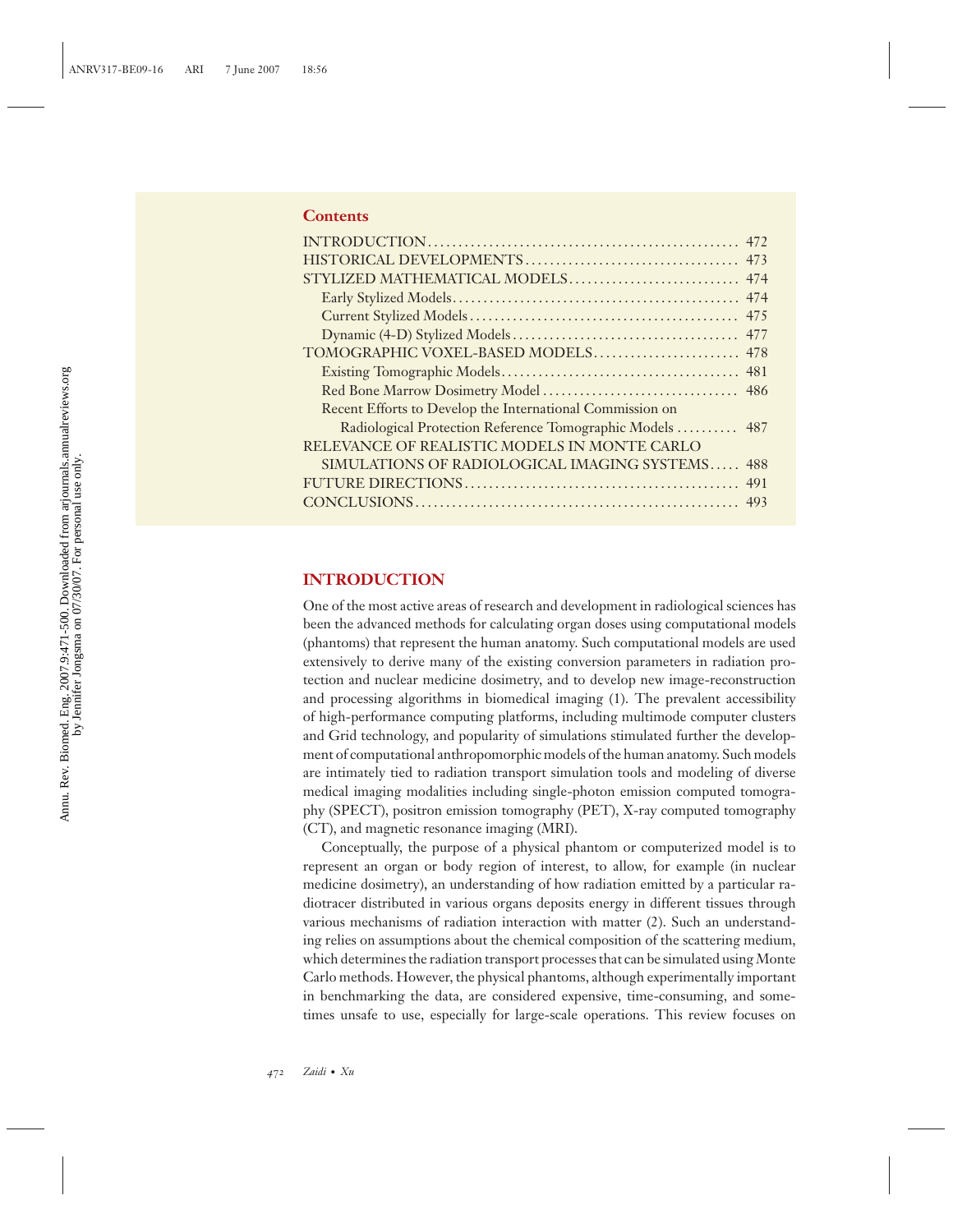computerized models that are advancing rapidly with the advent of increased computing power and multimodality medical imaging technologies. In other terms, a computerized model is a mathematical representation of an organ or tissue of the body, an organ system, or the whole body to allow accurate simulation of radiation transport and energy deposition using Monte Carlo methods.

Computerized anthropomorphic models can be defined by either equation-based (stylized) mathematical functions, digital (voxel-based) volume arrays, or hybrid equation-voxel models that mathematically describe organ boundaries from definitions extracted from voxel data. Stylized models consist of regularly shaped continuous objects defined by combinations of simple surface equations (e.g., right circular cylinders, spheres, or disks), whereas voxel-based models are derived mainly from segmented and labeled voxels from tomographic images of the human anatomy obtained from live subjects or cadavers by one of the available anatomical medical imaging modalities. Any complex radioactivity distribution and corresponding attenuation properties of the human body can therefore be modeled for any geometrical shapes. Stylized models, however, are more suitable for applications involving anatomical variability and temporal changes such as respiratory or cardiac motions. In addition, the disadvantage of the voxel-based approach is that inherent errors are introduced owing to the geometry voxelization. The discretization errors inherent in the voxelized representation may be reduced by finer sampling of the discretized data. More refined analysis of the advantages and drawbacks of stylized versus voxelized model representation for simulation of imaging systems has been described in the literature and will not be covered here (3, 4).

As a consequence of this generalized use, many questions are being raised, primarily about the need for and potential of human-body models, but also about how accurate they really are, how close to patient anatomy the anthropomorphic models used are, and what it would take to apply them clinically and make them widely available to the radiological imaging community at large. Many of these questions will be answered when patient modeling techniques are implemented and used for more routine calculations and for in-depth investigations. This review summarizes the latest efforts and future directions in the development of computational anthropomorphic models for application in radiological sciences. Although historically the term phantom has been used for both physical and computational representations of the human body, we use the term phantom only for physical phantoms that can be used within the framework of an experimental design. We then use the term model for a computational model that is defined on a computer for analytical or Monte Carlo calculations (5).

# **HISTORICAL DEVELOPMENTS**

Because one cannot (easily) place a dosimeter within a live patient to measure the amount of radiation during a medical procedure, physical phantoms representing human anatomy were developed with tissue-equivalent materials that contain cavities for inserting small dosimeters. Users, however, soon realized that accurate measurements were time-consuming and costly, and the experimental effort required was often too great to be practical for large-scale and frequent applications. There were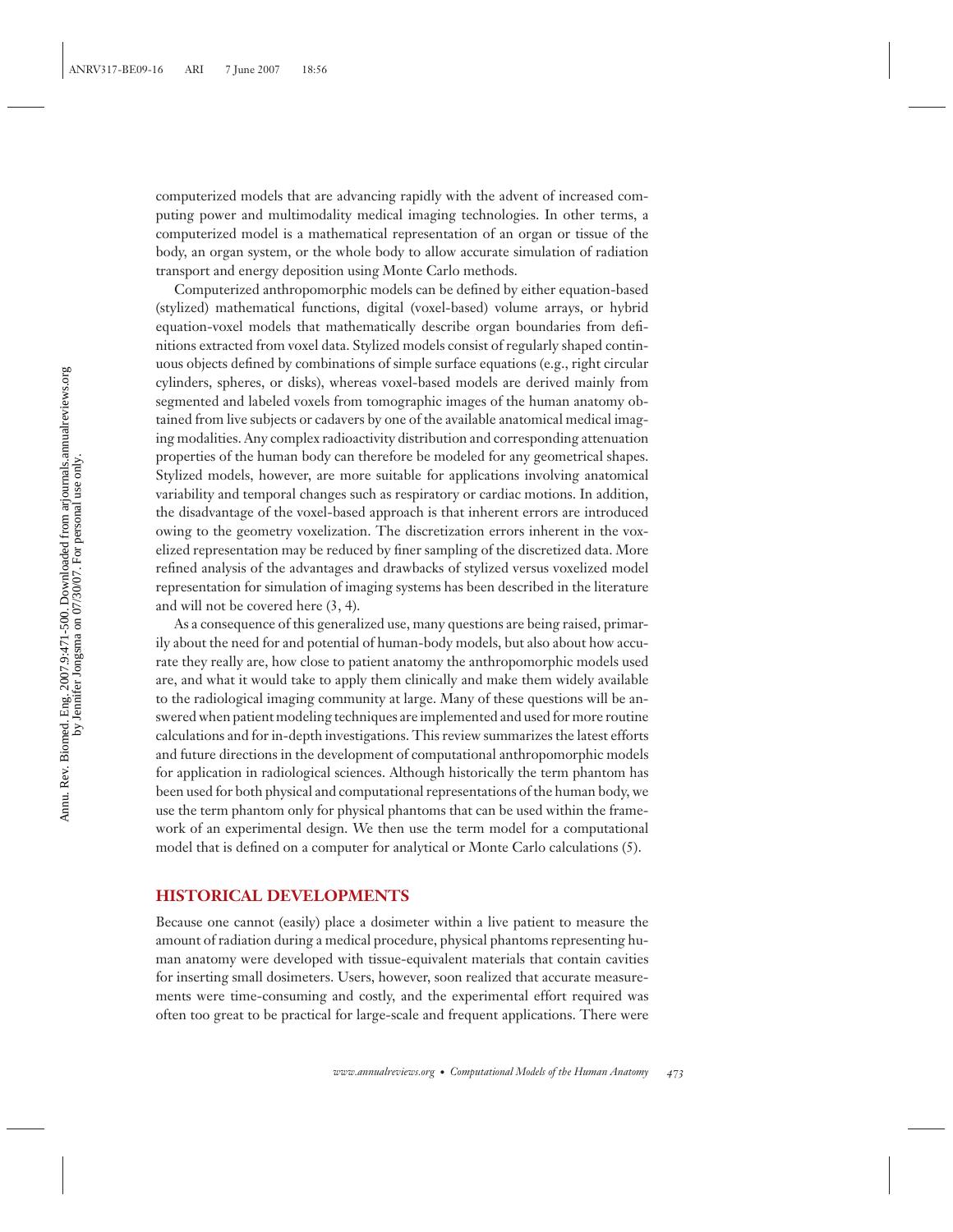cases in which the operators would be exposed to relatively large amounts of harmful radiation during the experiments. Using a different approach, researchers demonstrated that it is possible to represent the irradiation conditions and the human body in a mathematical way and to compute the dose distributions from knowledge of radiation-interaction processes using the well-established Monte Carlo methods (6).

One of the first applications of computer models of the human body for internal radiation dose assessment was performed during the Manhattan Project and published in the International Commission on Radiological Protection (ICRP) Publication 2 (7). The major focus at that time was the protection of radiation workers, and to a lesser extent the general public, from exposure to radioactive materials in connection with the war struggle. The proposed model of the human body and each of its parts was very crude, consisting simply of homogeneous spherical objects. The report was intended to cover the very large number of radionuclides for radiation safety purposes. This pioneering concept was used later by the ICRP in updated assessments for radiation workers, and found its way into other applications, such as dose assessments for nuclear medicine patients, thanks to the monumental efforts of the newly formed Medical Internal Radiation Dose (MIRD) Committee of the Society of Nuclear Medicine (SNM) in the United States (8).

Computational models have evolved from tissue-equivalent slabs or spheres homogeneous in composition and density to increasingly realistic anthropomorphic models that mimic the human body in both anatomy and composition. Currently, the computational models can be further classified as (*a*) mathematical-equationbased stylized models, in which organs are delineated by simple surface equations, or (*b*) image-based tomographic models, in which organs are defined from segmented medical images. A third class of hybrid models is now beginning to emerge that combines the first and second types of models. In the following, we describe these models in detail.

### **STYLIZED MATHEMATICAL MODELS**

# **Early Stylized Models**

As mentioned above, early mathematical specifications of human models developed ultimately for radiation-protection purposes mostly comprised homogeneous slabs, elliptical and right circular cylinders, and spheres (9, 10) and assumed a specific age, height, and weight. However, individuals' bodies and internal organs exhibit a variety of shapes and sizes. In the 1960s, researchers at Oak Ridge National Laboratory (ORNL) reported on the development of an adult model consisting of three specific regions: the head and neck; the trunk, including the arms; and the legs (11). The main limitations of this design are the crude approximations used to model the human body (mainly elliptical cylinders and truncated elliptical cones) and the inherent assumption of homogeneous tissue distribution. Likewise, organs such as the lungs and skeleton were not modeled, and the locations of specific organs in the model were not outlined. These developments were accompanied by the early designs of models representative of a pediatric population, including the newborn, 1-, 5-,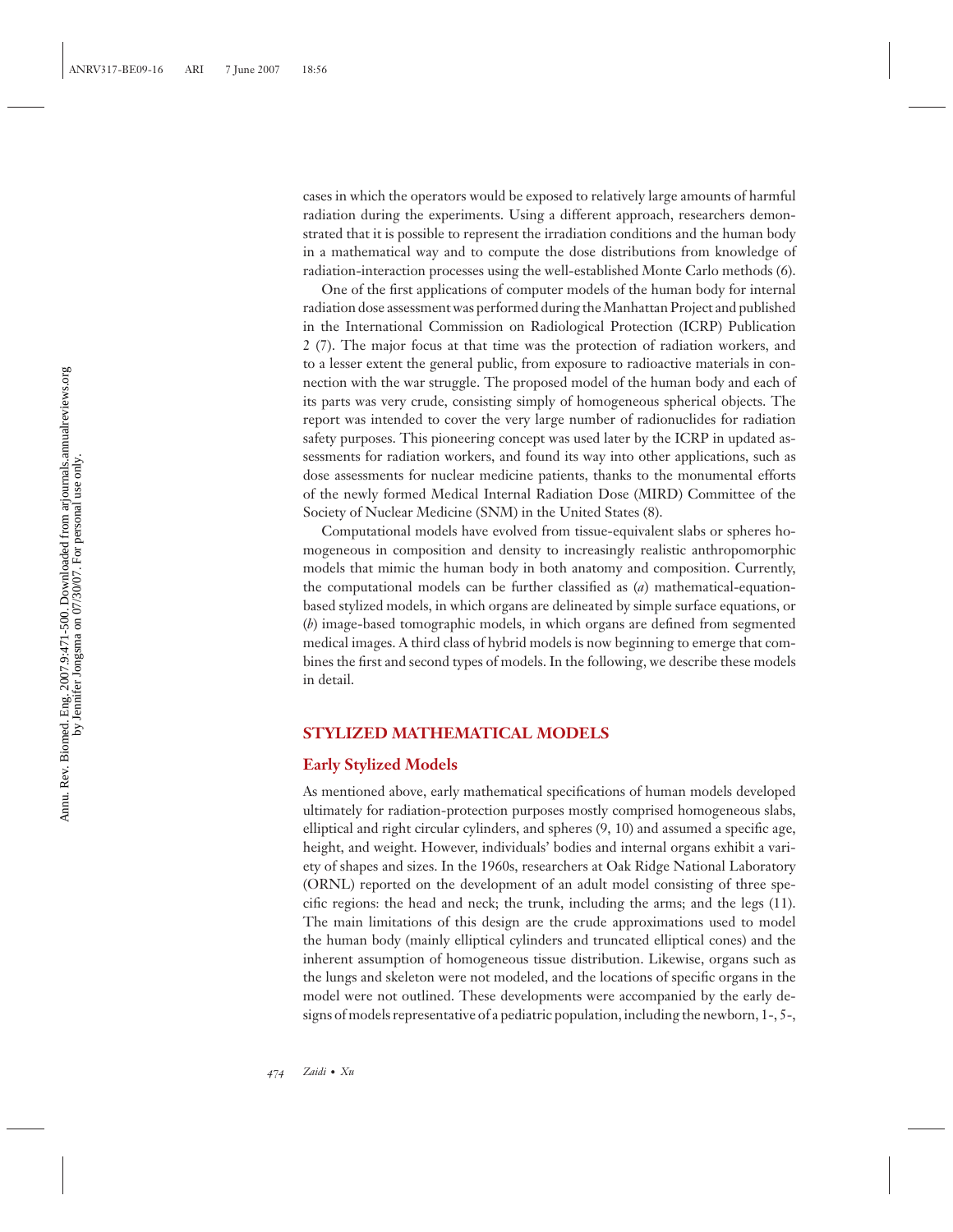10-, and 15-year old (11). The main limitation of these designs (also known as the similitude pediatric models) is the crude assumption of the formalism used to construct the models, which presumes that children are simply small adults and consequently their organs are smaller adult organs (2). That is, these models were realized by applying a sequence of transformations to the major axes of the Cartesian coordinate system in which the adult model mentioned above was defined.

The first breakthrough in the history of computational models was the development of the Fisher-Snyder heterogeneous, hermaphrodite, anthropomorphic model of the human body in the late 1960s (12). This model, comprising three regions skeleton, lungs, and the remainder (soft tissue)—was devised at ORNL for the SNM's MIRD Committee. Nine years later, Snyder et al. (13) published an improved version of the heterogeneous model. This stylized model consisted of spheres, ellipsoids, cones, tori, and subsections of such objects, combined to approximate the irregularly shaped regions of the body and its internal structures. It was analytically described in three principal sections: an elliptical cylinder representing the arms, torso, and hips; a truncated elliptical cone representing the legs and feet; and an elliptical cylinder representing the head and neck, as shown in **Figure 1**. The representation of internal organs with this mathematical model is very crude, as the simple equations can capture only the most general description of an organ's position and geometry. The original model developed was intended mainly to represent a healthy average adult male, which well characterized the working population of its time. The model had both male and female organs, but most structures represented the organs of the Reference Man (14), as defined by the ICRP from an extensive review of medical and other scientific literature, restricted primarily to European and North American populations. Note that the Reference Man was a 20- to 30-year-old Caucasian, 70 kg in weight and 170 cm in height (the height was later changed to 174 cm).

#### **Current Stylized Models**

Owing to the makeup of the nuclear medicine population and the diversifying worker population, the need for other models arose. In 1980, Cristy (15) of ORNL developed a series of models representing children of different ages, one of which (the 15 year-old) also served as a model for the adult female (16). For pediatric dosimetry, these models represented considerable progress over the similitude pediatric models referenced above. Later, Stabin et al. (17) released a set of models representing the adult female at different stages of gestation, to satisfy the need to calculate radiation doses to the fetus for nuclear medicine and other applications.

Since the first heterogeneous model referenced above was adopted by the MIRD Committee, a number of improvements to the model have been made over the following years and published in a series of MIRD pamphlets. Moreover, using the original descriptions, other investigators have developed modified versions such as those known as Adam and Eva (18). For many years, these stylized models have served practically as the de facto standard to the radiation-protection community (5, 19). In addition, other models were developed by the MIRD Committee and other independent investigators to represent certain organs or organ systems not included in these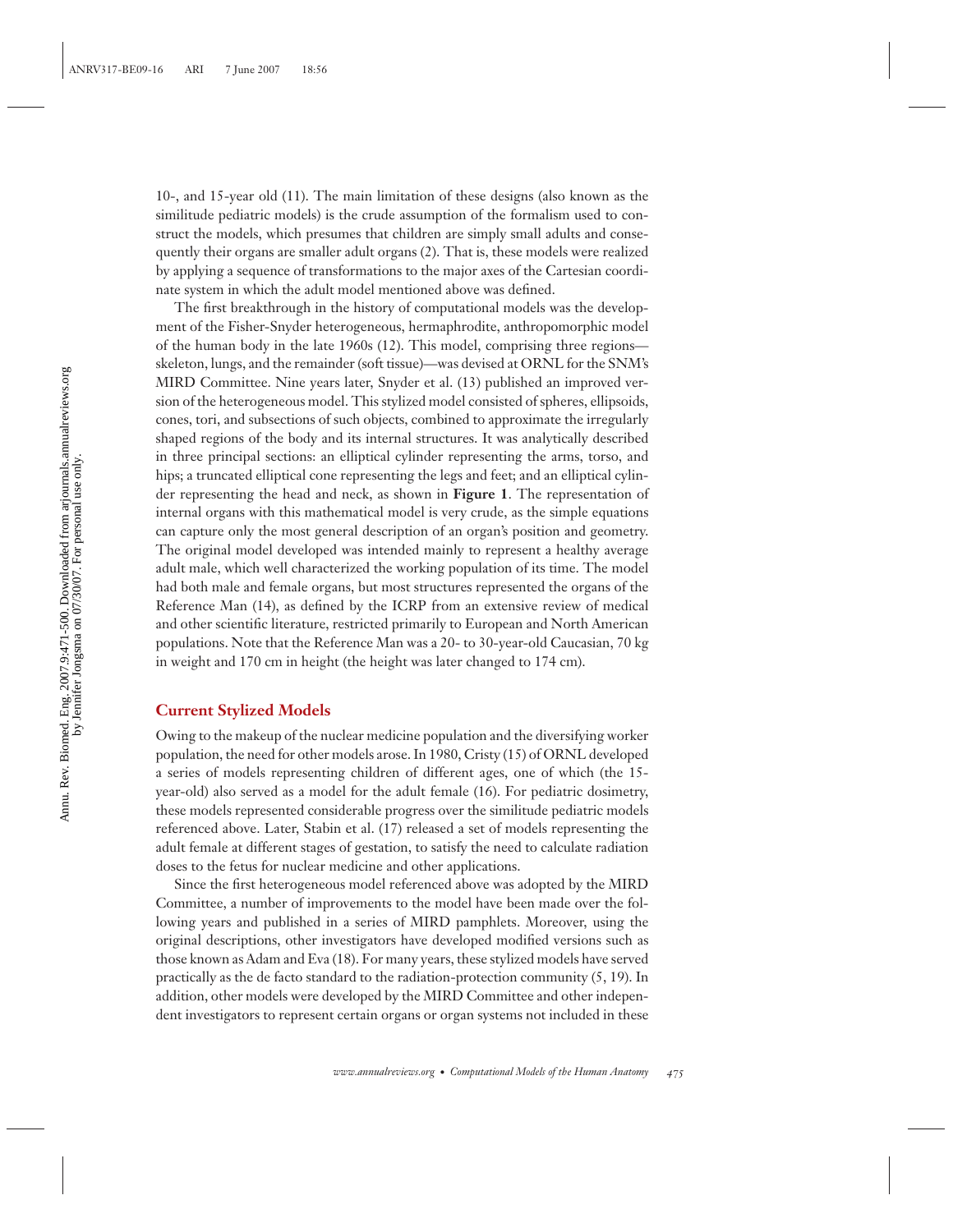# **Figure 1**

Stylized adult male/female models showing (*a*) exterior view of the adult male, (*b*) skeleton and internal organs of the adult male/female, and (*c*) surface equations representing the stomach and gastrointestinal tract.

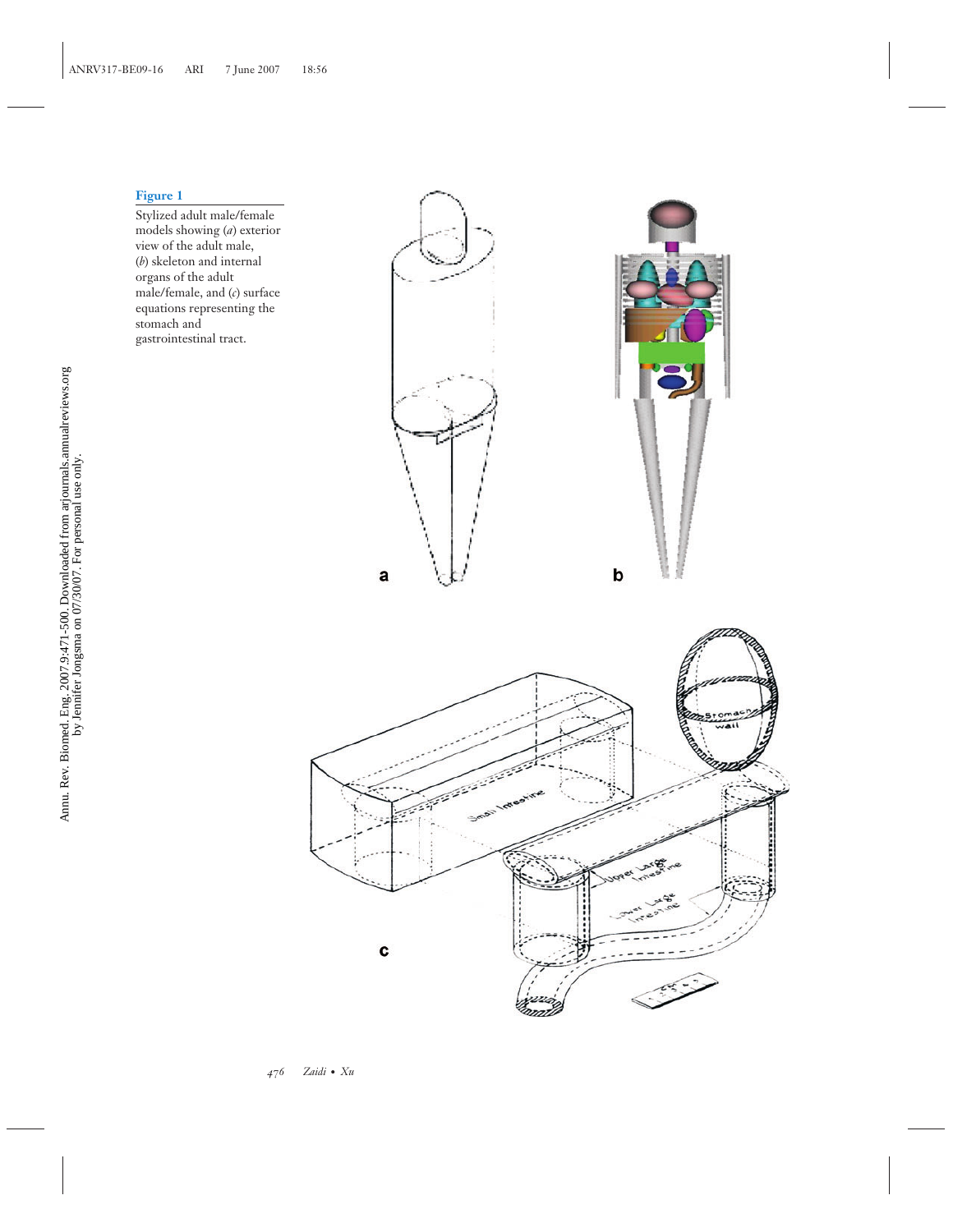original models. Bouchet et al. (20) developed one adult and a series of five dosimetric head and brain models to allow for more precise dosimetry in pediatric neuroimaging procedures (21). Other models include subregions of the brain (22); the eye (23), nasal cavity, and major airway  $(24)$ ; the peritoneal cavity  $(25)$ ; the prostate gland  $(26)$ ; a new model of the nasal cavity and major airway (24); bone and marrow (27, 28); gastrointestinal (GI) tract (29) and a more recent refined rectum model (30); kidney (31); spheres of varying sizes simulating lesions (32, 33); and many others. To develop more patient-specific dosimetry that takes into account anatomical variability, new mathematical models for adults of different height have also been developed using anthropometric data (34, 35).

Many stylized models have been developed specifically for assessment of imagereconstruction techniques in CT and emission tomography and may not be suitable for other applications in radiological sciences (e.g., radiation dosimetry). Examples of these include the popular Shepp-Logan brain model (36), which has been used extensively during the early development of image-reconstruction methodologies, and the FORBILD (Bavarian Center of Excellence for Medical Imaging and Image Processing) database developed by the Institute of Medical Physics of Erlangen University, Germany (37). The latter family of objects comprises various organ models representing the head, abdomen, lung, thorax, hip, and jaw.

#### **Dynamic (4-D) Stylized Models**

Mathematical anthropomorphic models are continuously being improved. Recent advances in three- and four-dimensional models (i.e., 3-D spatial computer models incorporating accurate modeling of time-dependent geometries requiring high temporal resolution) are a result of necessary compromise of complexity, anatomical accuracy, ease of use, and flexibility. Current developments are aimed at computer models that are flexible while providing the accurate modeling of patient populations. The use of dynamic anthropomorphic models in Monte Carlo simulations is becoming possible, owing to the increasing availability of computing power. Paganetti et al. (38) reported on the simulation of time-dependent geometries within a single 4-D Monte Carlo simulation using the geometry and tracking (GEANT4) Monte Carlo package. This is made possible through the development of appropriate primitives that allow the accurate modeling of anatomical variations and patient motion, such as superquadrics (39) and nonuniform rational B-spline surfaces (NURBS) (40, 41). Superquadrics are a family of 3-D objects such as superellipsoids and tori that can be used to efficiently model a variety of anatomical structures. Their usefulness in modeling heart and thorax models has been demonstrated both in CT (42) and emission tomography imaging techniques (39). The former reference particularly emphasized that superquadric modeling provides a more realistic visualization than quadratic modeling and a faster computation than spline methods. Considerable research efforts are also being spent to develop integrated frameworks, allowing tumor growth models to be linked into anthropomorphic models in which the tumors are approximated either by analytically defined 5-D (*x, y, z, tgeometry, tactivity*) compartments or by compound cellular lattice inserts (43).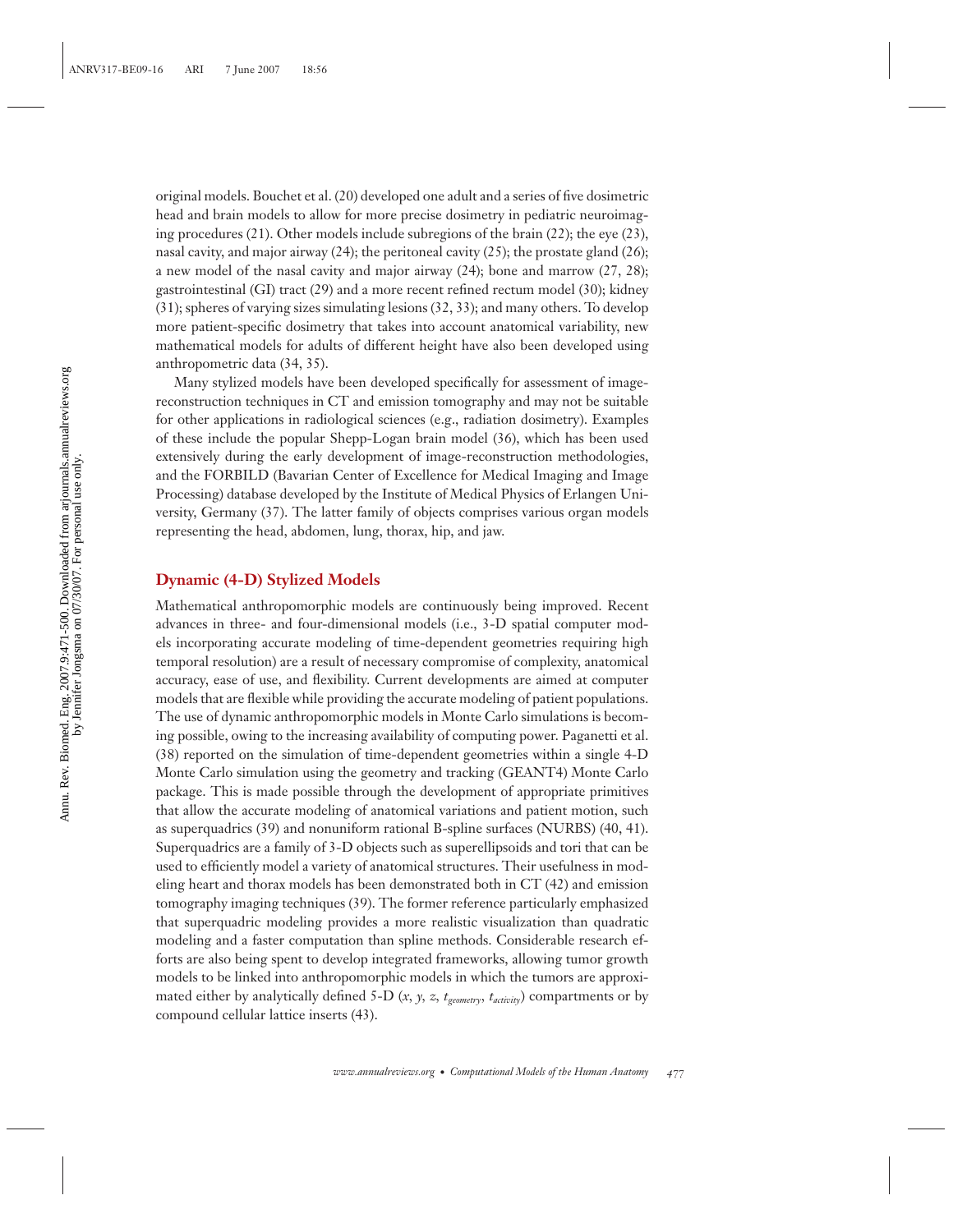Segars and colleagues' (41) 4-D NURBS-based Cardiac-Torso (NCAT) model brought several improvements to the earlier Mathematical Cardiac-Torso (MCAT) anthropomorphic model (44) used extensively in emission-CT imaging research. The latter uses mathematical formulae; the size, shape, and configurations of the major thoracic structures; and organs such as the heart, liver, breasts, and rib cage to achieve realistic modeling. Incorporation of accurate models of cardiac and respiratory physiology into the current 4-D NCAT model was a significant step forward to account for inherent cardiac and respiratory motion not considered in the previous models. The conceptual design of this model also served as a basis for development of the 4-D digital mouse model termed MOBY (mouse whole body) (45), which is based on high-resolution gated magnetic resonance microscopy acquired data and NURBS formalism (40), mentioned above for modeling the organ shapes. Three-dimensional surface renderings illustrating anterior and lateral views of the digital mouse model are shown in **Figure 2**. The NURBS primitives can elegantly model the complex organ shapes and structures, providing the foundation for a realistic model of the 3-D mouse anatomy.

### **TOMOGRAPHIC VOXEL-BASED MODELS**

Stylized models described previously are mathematically defined using second-order quadratic surface equations. For example, the stomach wall (the American football shape in **Figure 1***c*) is defined as the volume between two concentric ellipsoids (16):

$$
\left(\frac{x-x_0}{a}\right)^2 + \left(\frac{y-y_0}{b}\right)^2 + \left(\frac{z-z_0}{c}\right)^2 \le 1
$$
  
and 
$$
\left(\frac{x-x_0}{a-d}\right)^2 + \left(\frac{y-y_0}{b-d}\right)^2 + \left(\frac{z-z_0}{c-d}\right)^2 \ge 1.
$$

Over time, the stylized models had been revised by different researchers, for example, by subdividing the head/brain regions (46). However, despite efforts to revamp the stylized models, the representation of a patient's body remained anatomically unrealistic owing to the geometric limitation of these quadratic equations. The development of anatomically realistic models was desirable but impossible until tomographic medical imaging modalities became available. CT and MRI allow us to visualize the internal structures of the body in three dimensions and to store the images in versatile digital formats. The medical communities immediately took advantage of using these 3-D tomographic images to improve treatment planning and dose assessment and to validate methodologies, allowing improved image quality and quantitative accuracy of medical imaging techniques. Compared with the medical applications, however, the task of developing well-defined standard human models faced some unique and intractable technical challenges: (*a*) Whole-body models are needed, but medical images are often taken for a portion of the body (CT procedures expose the patients to intense X rays, and MRI is time-consuming). (*b*) A large amount of internal organs/tissues have to be identified and segmented for organ dose calculations for systematic dose calculations, whereas, in radiotherapy, for example, only the tumor volume and adjacent regions need to be outlined. (*c*) The image data size of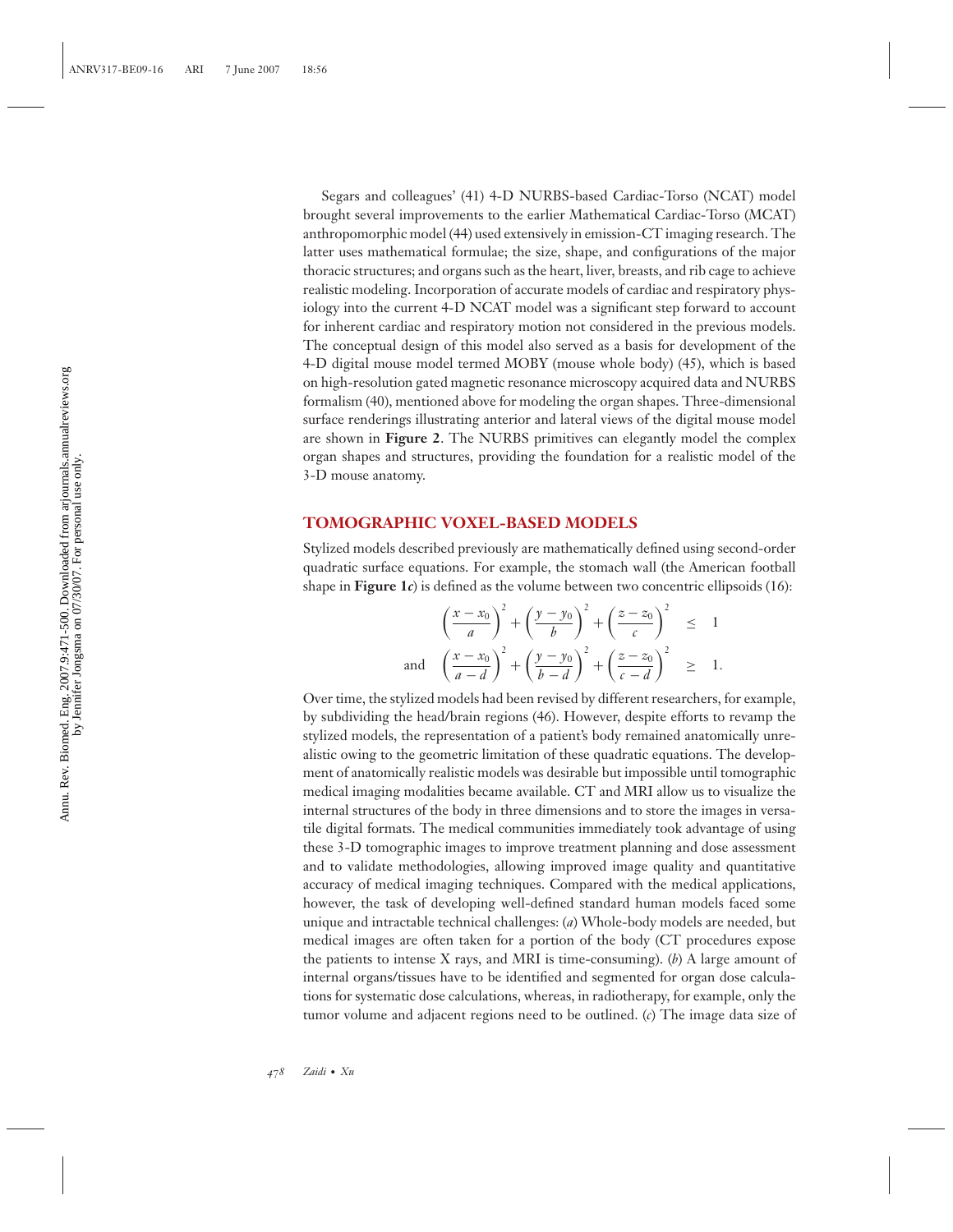

# **Figure 2**

3-D surface renderings showing anterior (*a*) and lateral (*b*) views of the 4-D digital mouse phantom (MOBY). Reprinted with permission from Reference 45.

a whole-body model can be potentially too big for a computer's memory to handle. (*d* ) A standardized patient model involves dose calculations for photons, electrons, neutrons, and protons, but the majority of the clinical procedures involve fewer types of radiation.

CT imaging offers excellent contrast for the skeleton as well as many other major organs without the use of contrast agents in a live subject. CT imaging is also much faster than MRI, and the newly available multidetector CT systems (up to 64-slice CT capability) can produce submillimeter slices in a few seconds. Given the fact that the radiation exposure from a whole-body CT procedure normally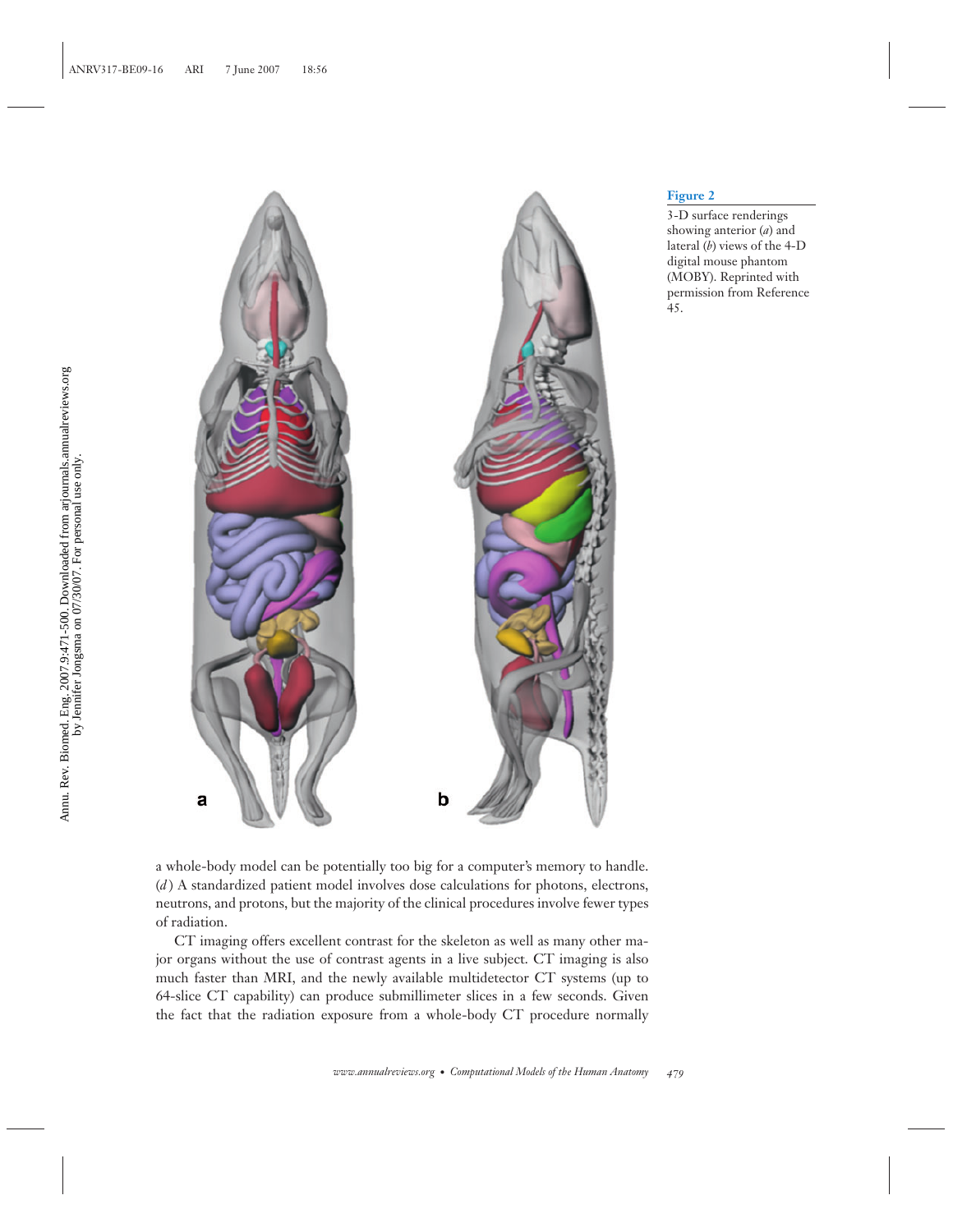results in acceptably low doses, the use of MRI offers no distinct advantages except for certain situations involving soft tissues. In addition to the use of medical imaging of live subjects, anatomical information has been obtained from cadavers. The body of a cadaver can be imaged by CT or MRI in the same way as a live subject, but unique anatomical details are also available from cross-sectional color photography. Cadaver imaging allows the entire body to be covered at desired slice thickness. The Visible Human Project (VHP), sponsored by the U.S. National Library of Medicine, for example, produced anatomically similar CT, MRI, and cross-sectional color photographs (47). For many years, the VHP color images had the smallest voxel size (the male at 0.33 mm  $\times$  0.33 mm  $\times$  1 mm, and the female at 0.33 mm  $\times$  0.33 mm  $\times$ 0.33 mm, which were much better than those available in the 1990s from CT or MRI) until the Chinese VHP published a set of segmented color photographs at 0.1 mm  $\times$  0.1 mm  $\times$  0.2 mm voxel size for a male cadaver recently (48). However, cadaver imaging is related to some unfavorable conditions, including deformation of organs due to a clinical cause such as a trauma or the process to prepare the body for imaging.

In terms of geometrical descriptions, the tomographic models are fundamentally different from the stylized models. Generally, medical images consist of pixels (picture elements), each representing a tissue volume in a 2-D plane. The 3-D volume of the tissue is termed a voxel (volume element), and it is determined by multiplying the pixel size by the thickness of an image slice. Unlike stylized whole-body models, a tomographic model (also termed voxel model) contains a huge number of tiny cubes grouped to represent each anatomical structure.

The creation of a tomographic model involves four general steps: (*a*) Acquire a set of medical images, (*b*) classify and segment the organs or tissues of interest for the application at hand (e.g., lungs, liver, skin, etc.) from the original images by assigning voxels with unique identification numbers, (*c*) specify tissue type (e.g., soft tissue, hard bone, air, etc.) and composition to organs or tissues, and (*d* ) implement the geometric data into a Monte Carlo code to calculate radiation transport and score quantities of interest (e.g., dose in each of the organs of interest). The segmentation of original images into organs and tissues often requires a very time-consuming and laborious manual process (there are some cases where automatic methods are possible), often taking months or years to complete. In general, the creation of a tomographic model means the completion of all these above four steps. Currently, there is no consensus on what constitutes a true segmentation because the process often involves some level of assumption about the anatomy during the image analysis. For example, the GI tract has poor CT image contrast, and the segmentation is often very difficult or even impossible without the use of a contract agent. For very small organs such as skin, which is less than 1 mm thick, a typical CT or MR image dataset at more than  $2 \text{ mm} \times 2 \text{ mm}$  pixel resolution is not fine enough to delineate the thin skin layers in various parts of the body. As a result, most existing tomographic models assume that the skin is made of the top layer of the voxels, which create a skin that is too thick. The segmentation of the red bone marrow from images is so hard that most models (except for the VIP-Man model described below) define it using an empirical formula to calculate it instead of direct 3-D modeling.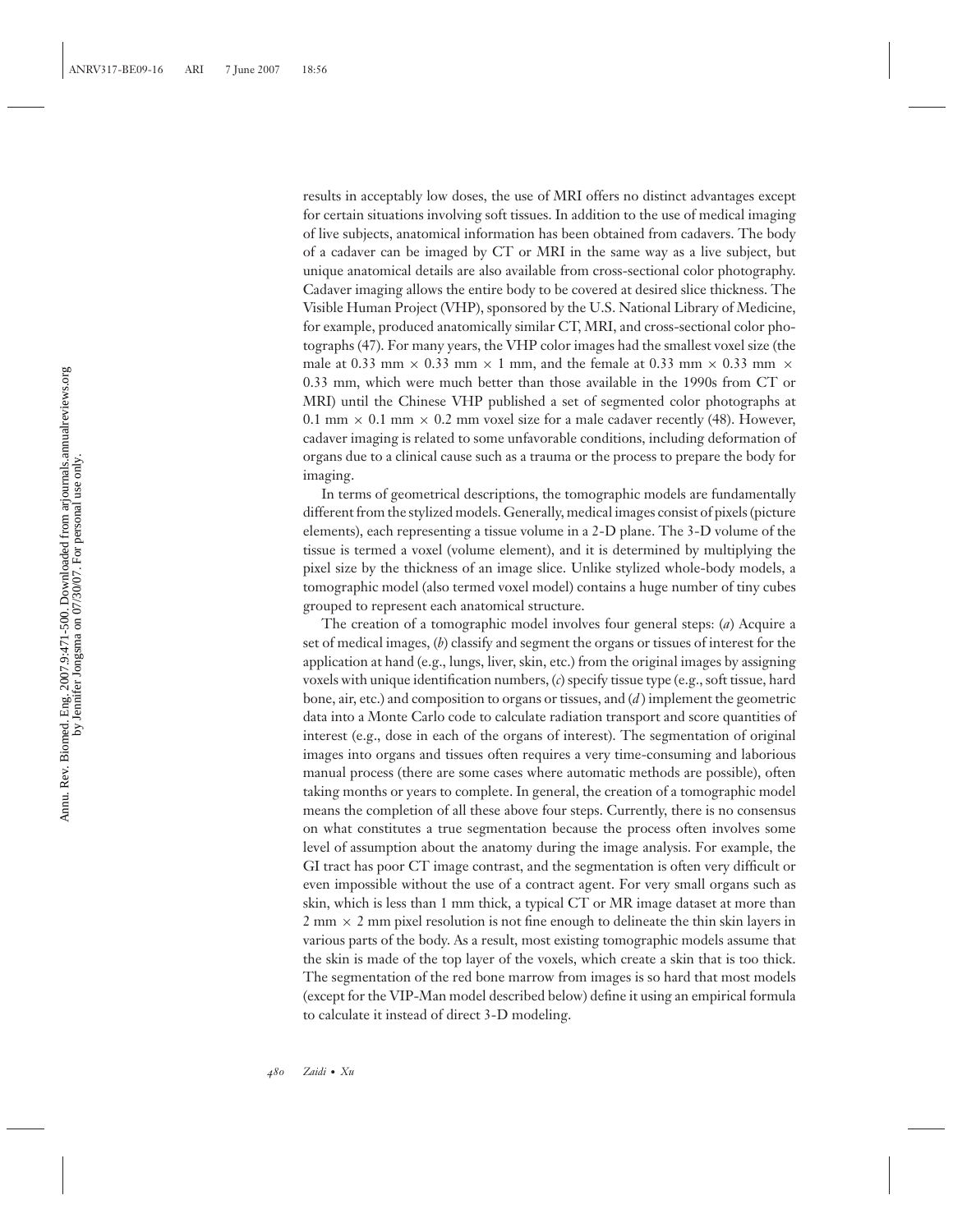There is also an interesting issue related to the intellectual property of this research. It is not clear who should own the right of naming a model because the four steps discussed above can be carried out by different individuals. One scenario is when the original images were acquired and segmented by one individual and then when a different individual performed additional image processing and modification before implementing the data into a specific Monte Carlo code. Such changes produce a practically unique final radiological imaging or radiation dosimetry model, and proper naming indicating any major changes is necessary for future comparisons of imaging or dosimetry data.

#### **Existing Tomographic Models**

Since 1988, a number of research groups have developed and reported tomographic models based mostly on CT images of live subjects. Adult male models were first developed. Later, adult female, pediatric, and pregnant-women models were also developed. **Table 1** summarizes more than 30 whole-body tomographic models that have been reported in the literature. These models contain organs that are segmented and classified and thus ready for implementation into a Monte Carlo code. **Table 1** is an updated version of that from a recent review paper (49).

A clinically realistic brain model simulating source distributions in the human brain—typical in cerebral blood flow and metabolism studies employed in PET, providing apparent relative concentrations of 4, 1, and 0 for gray matter, white matter, and ventricles, respectively, in functional brain imaging—was developed (50) on the basis of the physical Hoffman 3-D brain phantom (51). Zubal et al. (52) from Yale University published a head-torso model from CT images named VoxelMan. Their original goal was to create a tomographic computational model for optimizing nuclear medicine imaging. The original CT images consisted of two sections with different pixel resolutions: one of 78 slices from the neck to midthigh with 10-mm-thick slices, and one of 51 slices from the head to the neck region with 5-mm slices. After reprocessing the images, the final tomographic model has a uniform voxel size of  $4 \text{ mm} \times 4 \text{ mm} \times 4 \text{ mm}$ . The same group has also developed a high-resolution brain phantom based on an MRI scan of a human volunteer, which can be used for detailed investigations in the head. The torso phantom was further improved by copying the arms and legs from the VHP and attaching them to the original torso phantom (53). However, the arms of the VHP cadaver were positioned over the abdominal part, which limited the usefulness of the phantom for simulations of whole-body scanning. This problem was tackled by mathematically straightening the arms out along the phantom's sides (54). On the basis of Zubal's original image data, Kramer et al. (55) from Brazil recently developed a male adult voxel model named MAX (Male Adult voXel) for Monte Carlo calculations and a female adult model named FAX (56).

Dimbylow (57, 58) from the National Radiological Protection Board (NRPB), United Kingdom, developed an adult male model known as NORMAN using magnetic resonance images of 2 mm  $\times$  2 mm resolution and 10-mm-thick slices. NORMAN was first used by Dimbylow with finite-element simulation code to determine the specific energy absorption rate from exposure to nonionizing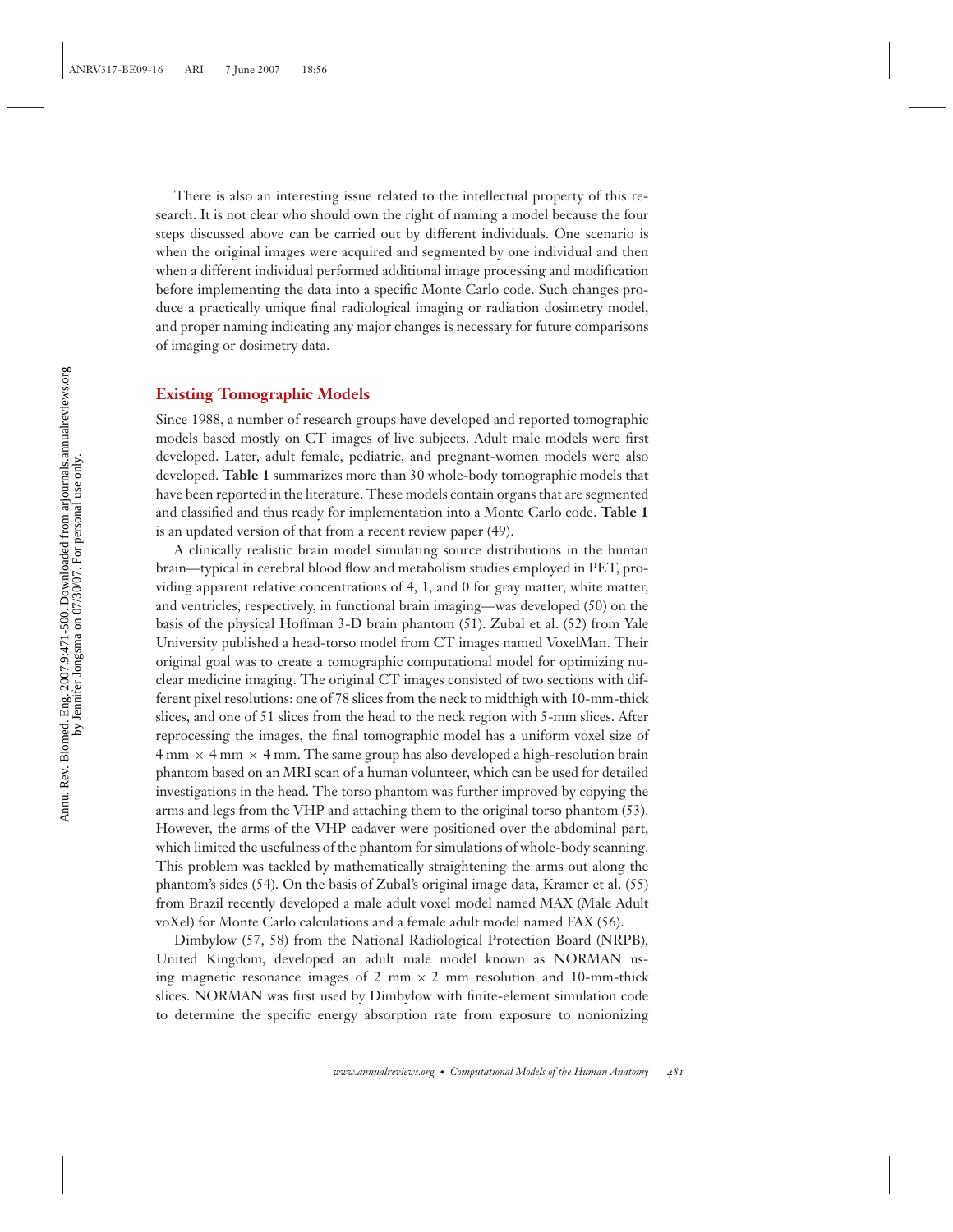| Table 1                                     |                   |                     |           | Existing tomographic and hybrid human models with their main characteristics |                   |                                                                  |            |
|---------------------------------------------|-------------------|---------------------|-----------|------------------------------------------------------------------------------|-------------------|------------------------------------------------------------------|------------|
| Developer                                   | Name              | Images              | Race      | Age and sex                                                                  | Subject           | Comment                                                          | Reference  |
| Flinders University,<br>Australia           | <b>ADELAIDE</b>   | $\overleftarrow{C}$ | Caucasian | 14-year-old female                                                           | Patient           | Torso                                                            | (64)       |
| Federal University of<br>Pernambuco, Brazil | <b>NAX</b>        | $\overline{C}$      | Caucasian | Adult male                                                                   | Patient           | VoxelMan with arms and<br>legs added                             | (55)       |
| Federal University of<br>Pernambuco, Brazil | <b>FAX</b>        | FO                  | Caucasian | Adult female                                                                 | Patient           |                                                                  | (56)       |
| Federal University of<br>Pernambuco, Brazil | MAX06, FAX06      | 5                   | Caucasian | Adult male and<br>female                                                     | Patient           | adjusted to ICRP 2005<br>MAX06 has skeleton<br>based on the FAX; | (79)       |
| GSF, Germany                                | BABY              | 5                   | Caucasian | 8-week-old female                                                            | Cadaver           |                                                                  | (63)       |
| GSF, Germany                                | <b>CHILD</b>      | 5                   | Caucasian | 7-year-old female                                                            | Leukemia patient  | Small for age (5-to<br>7-year-old)                               | (63)       |
| GSF, Germany                                | <b>DONNA</b>      | FO                  | Caucasian | 40-year-old female                                                           | Patient           |                                                                  | (61, 62)   |
| GSF, Germany                                | <b>FRANK</b>      | 5                   | Caucasian | 48-year-old male                                                             | Patient           | Head and torso                                                   | (61, 77)   |
| GSF, Germany                                | <b>GOLEMATCRP</b> | 5                   | Caucasian | 38-year-old male                                                             | Leukemia patient  | Adjusted to ICRP 2005                                            | (109, 110) |
| GSF, Germany                                | <b>HELGA</b>      | $\overline{C}$      | Caucasian | 26-year-old female                                                           | Patient           | Legs absent below<br>midthigh                                    | (62, 77)   |
| GSF, Germany                                | <b>RENE</b>       | 5D                  | Caucasian | 32-year-old female                                                           | Patient           |                                                                  | (62, 77)   |
| GSF, Germany                                | <b>AURA/ICRP</b>  | $\overline{C}$      | Caucasian |                                                                              |                   |                                                                  | (77)       |
| GSF, Germany                                | <b>TSIBLE MAN</b> | 5                   | Caucasian | 39-year-old male                                                             | Cadaver (VHP)     | No arms                                                          |            |
| NIICT, Japan                                | Nagaoka Man       | <b>NIN</b>          | Japanese  | 22-year-old male                                                             | Volunteer         |                                                                  | (67)       |
| NIICT, Japan                                | Nagaoka Woman     | MRI                 | Japanese  | 22-year-old female                                                           | Volunteer         |                                                                  |            |
| [AERI, Japan                                | Otoko             | $\overline{C}$      | Japanese  | Adult male                                                                   | Healthy volunteer |                                                                  | (68)       |
| JAERI, Japan                                | Onago             | $\overline{C}$      | Japanese  | Adult female                                                                 | Healthy volunteer |                                                                  |            |
| JAERI, Japan                                | $\geq$            | $\overline{C}$      | Japanese  | 55-year-old male                                                             | Healthy volunteer |                                                                  | (69)       |
| [AERI, Japan                                | $\mathbf{L}$      | 5                   | Japanese  | Adult female                                                                 | Healthy volunteer |                                                                  | (70)       |
| University, USA<br>Johns Hopkins            | NCAT              | F                   | Caucasian | 39-year-old male                                                             | Cadaver (VHP)     | No arms; motion<br>simulating                                    | (41)       |
| Hanyang University,<br>Korea                | KORMAN            | MRI                 | Korean    | 28-year-old male                                                             |                   |                                                                  | (71)       |

|        | heir main characteri         |
|--------|------------------------------|
|        |                              |
|        |                              |
|        |                              |
|        | id human modele with tl      |
|        |                              |
|        |                              |
|        |                              |
|        |                              |
|        |                              |
|        |                              |
|        |                              |
|        | ting tomoorganhic and hybrid |
| ;<br>F | usuuz u                      |
| ;<br>  | Table,                       |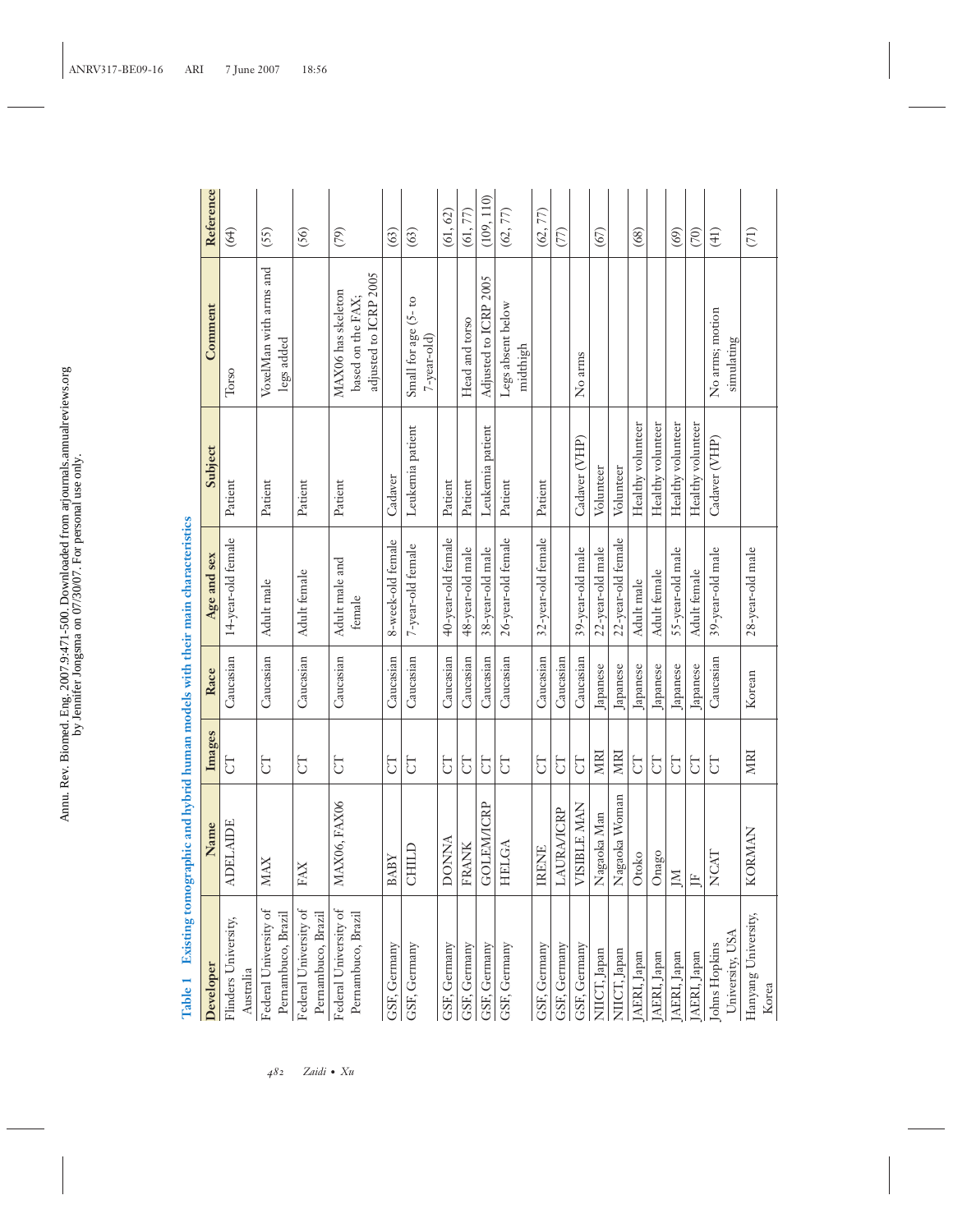| Lund University,<br>Sweden                        | VOXTISS8                              | J                          | Caucasian | Adult male        | Patient           | straightened along the<br>MANTISSUE <sub>3-6</sub> with<br>arms mathematically<br>model's side | (54)               |
|---------------------------------------------------|---------------------------------------|----------------------------|-----------|-------------------|-------------------|------------------------------------------------------------------------------------------------|--------------------|
| NRPB, UK                                          | NORMAN                                | <b>MRI</b>                 | Caucasian | Adult male        |                   | Only 10 ribs                                                                                   | (57, 59)           |
| NRPB, UK                                          | <b>NAOMI</b>                          | MRI                        | Caucasian | Adult female      | Healthy volunteer |                                                                                                | (60)               |
| di Radioprotezione,<br>ENEA-ION Istituto<br>Italy | NORMAN-05                             | MRI                        | Caucasian | Adult male        |                   | Adjusted to ICRP 2005                                                                          | $\left( 80\right)$ |
| RPI, USA                                          | Pregnant woman                        | $\overleftarrow{C}$        |           | 30 weeks pregnant |                   | Part torso                                                                                     | (75)               |
| RPI, USA                                          | $\ensuremath{\mathsf{VP\text{-}Man}}$ | photos<br>Color            | Caucasian | 39-year-old male  | Cadaver (VHP)     | One testicle only                                                                              | $(72)$             |
| RPI, USA                                          | VIP-Man <sub>4</sub> D                | photos<br>Color            | Caucasian | 39-year-old male  | Cadaver (VHP)     | Only chest; motion<br>simulating                                                               | (103)              |
| <b>JE, USA</b>                                    | UF 2 month                            | $\overline{C}$             | Caucasian | 6-month-old male  | Cadaver           |                                                                                                | (65)               |
| UF, USA                                           | UF newborn                            | $\overleftarrow{\text{C}}$ | Caucasian | 6-day-old female  | Cadaver           |                                                                                                |                    |
| UE, USA                                           | UF 9 month                            | $\overleftarrow{C}$        |           | 9-month-old male  | Patient           | Head and torso                                                                                 |                    |
| UF, USA                                           | UF 4 year                             | $\overleftarrow{C}$        |           | 4-year-old female | Patient           |                                                                                                | (66)               |
| UF, USA                                           | UF 8 year                             | $\overleftarrow{C}$        |           | 8-year-old female | Patient           |                                                                                                |                    |
| UF, USA                                           | UF 11 year                            | $\overleftarrow{C}$        |           | 11-year-old male  | Patient           |                                                                                                |                    |
| UF, USA                                           | UF 14 year                            | $\overleftarrow{C}$        |           | 14-year-old male  | Patient           |                                                                                                |                    |
| Victoria, Canada<br>University of                 | MANTISSUE3-                           | 5 <sub>L</sub>             | Caucasian | Adult male        | Patient           | VoxelMan with arms and<br>legs added from VHP                                                  | (53)               |
| Yale University, USA                              | VoxelMan                              | $\overleftarrow{C}$        | Caucasian | Adult male        | Patient           | Head and torso                                                                                 | (52)               |

| www.annualreviews.org • Computational Models of the Human Anatomy |  |  |  |  |  |  |  |  | 483 |
|-------------------------------------------------------------------|--|--|--|--|--|--|--|--|-----|
|-------------------------------------------------------------------|--|--|--|--|--|--|--|--|-----|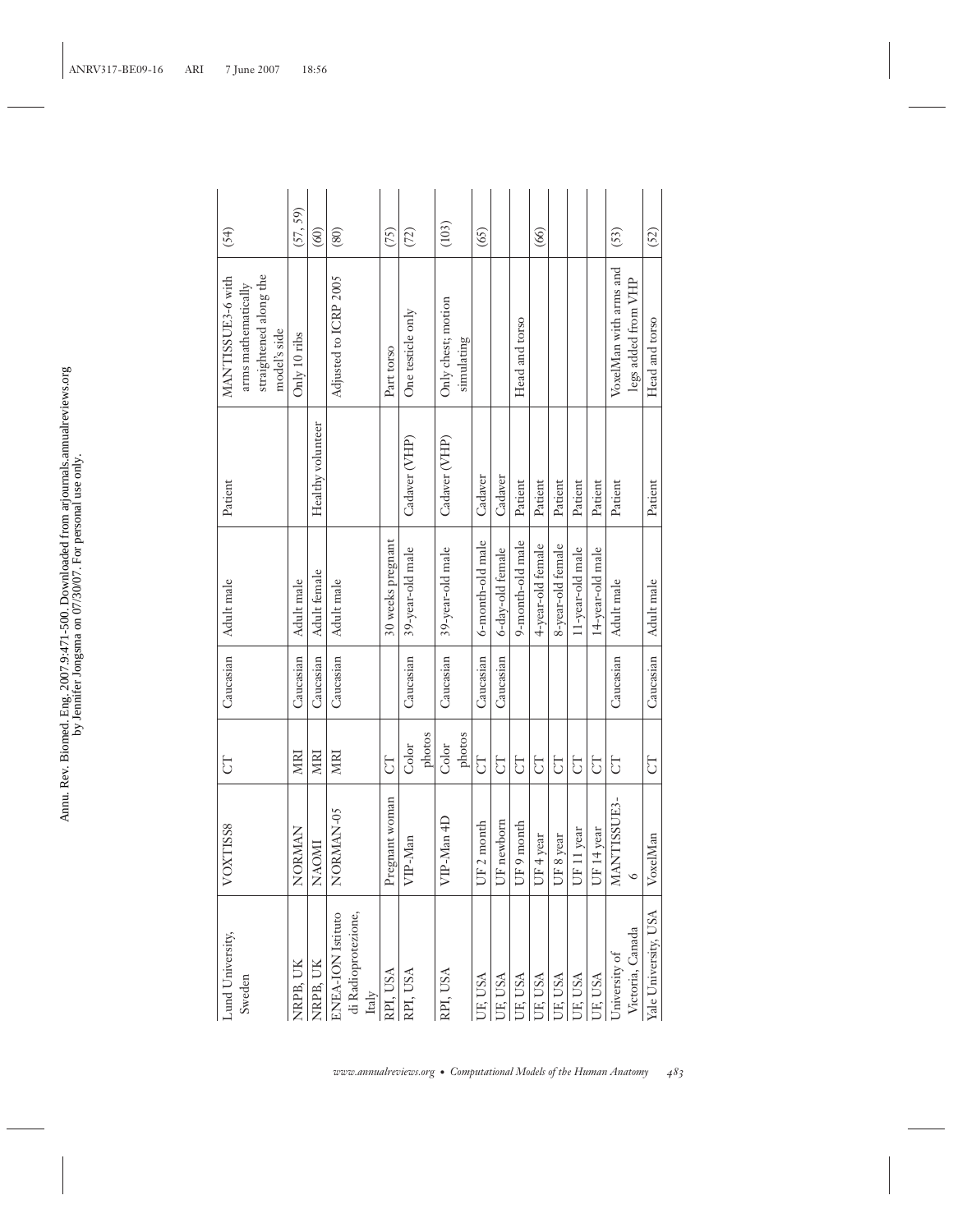electromagnetic fields. His colleague from NRPB, Jones (59), adopted NORMAN to estimate organ doses from external and internal photon sources. Dimbylow later developed an adult female model, NAOMI, from 2-mm-pixel MRI scans (60). The model was rescaled to a height of 1.63 m and a mass of 60 kg, the dimensions of the ICRP reference adult female. To date, the NAOMI model has been used only in nonionizing radiation calculations.

Zankl et al. (61, 62) from the National Research Center for Environment and Health (GSF), Germany, developed a family of nine tomographic models, all from CT images: BABY, CHILD, DONNA, FRANK, GOLEM, HELGA, IRENE, LAURA, and VISIBLE MAN. However, the earlier models, such as the adult male GOLEM, had relatively poor image resolution (e.g., 2 mm  $\times$  2 mm) and large slice thickness (e.g., 8 mm). The BABY and CHILD models were one of the first nonadult models (63). The resolutions for BABY and CHILD are 0.85 mm  $\times$  0.85 mm  $\times$  4 mm and 1.54 mm  $\times$  1.54 mm  $\times$  8 mm, respectively. Caon et al. (64) from Flinders University, Australia, reported a partial-body model named ADELAIDE, which represents a 14 year-old girl. Recently, Bolch and colleagues (65, 66) from the University of Florida created a series of pediatric models ranging from the first year of life to 14 years old.

Two Japanese groups have recently been active in developing tomographic models. Nagaoka et al. (67) from the National Institute of Information and Communications Technology (NIICT) reported an adult male model, named Nagaoka Man, and an adult female model, named Nagaoka Woman, developed from magnetic resonance images for radio-frequency electromagnetic-field dosimetry. Saito et al. (68–70) from the Japan Atomic Energy Research Institute ( JAERI) developed an adult male model, named Otoko, and a female model, named Onago, as well as two more recent models aimed mainly for radiation dosimetry applications. Lee & Lee (71) from Hanyang University recently reported a Korean adult male model by using magnetic resonance images. Other countries, including India and China (48), are reportedly also developing their own tomographic models.

Xu and colleagues (72) from Rensselaer Polytechnic Institute focused initially on an adult male model termed VIP-Man, which was based on cross-sectional color photographic images for a 39-year-old male cadaver from the VHP. **Figure 3***a* contrasts the striking anatomical differences between the cross-sectional views of the VIP-Man model with the stylized model. **Figure 3***b* and **3***c* are 3-D surface renderings of the VIP-Man model, showing anatomical realism of the trunk and head, respectively. The transversal anatomical images were obtained during the VHP by photographing the top surface of the body block after removal (by shaving) of each successive millimeter (0.3 mm for the female cadaver) by a cryomacrotome (47). Each anatomical photograph represents a 1-mm-thick slice of the male cadaver.

The VIP-Man model consists of more than 3.7 billion voxels, and the original images were segmented to yield more than 1400 organs and tissues, although only approximately 80 were adopted for radiation dosimetry applications (47, 72). Automatic and manual image processing and segmentation were performed by Xu and his students at Rensselaer to obtain gray matter, white matter, teeth, skull, cerebrospinal fluid (CSF), stomach mucosa, male breast, eye lenses, and red bone marrow (72). Traditional image-processing techniques were employed to identify tissues on the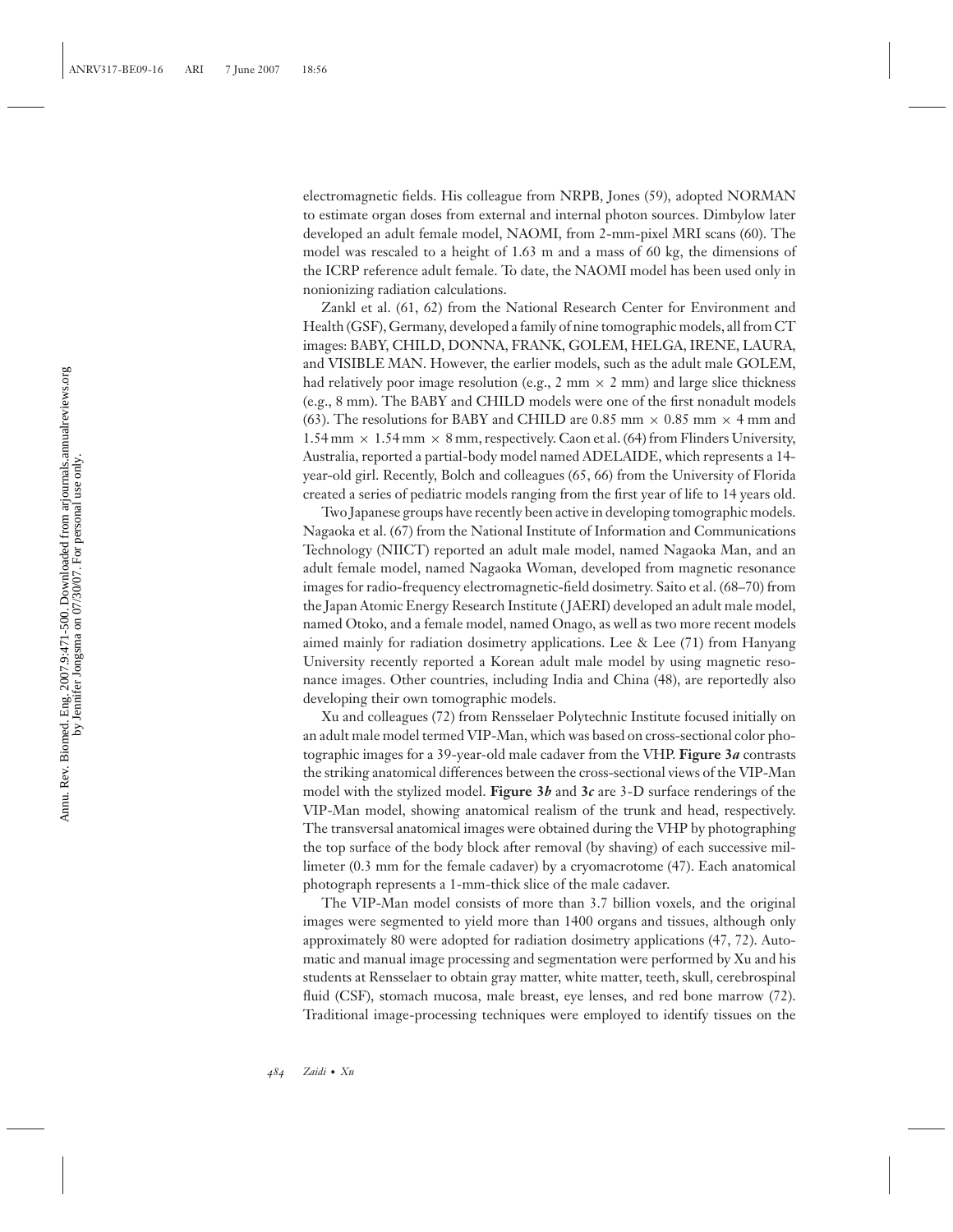

Bone

**Liver** 

MIRD stylized model a



Visible man

#### **Figure 3**

(*a*) The anatomical representation of the VIP-Man model is obviously different from the stylized model. (*b*) VIP-Man in 3-D view, showing details of internal organs and the skeleton. (*c*) VIP-Man in 3-D view, showing details of the head and brain.



basis of color separation (for example, redness for red bone marrow). GI track mucosa was realistically represented, except for the stomach, where one voxel layer on the inner surface of the wall was used. The final list covers critical organs or tissues of interest to radiological sciences. Other organs or tissues are included because of their potential roles in biomedical engineering applications. Once an organ or tissue has been segmented, the associated voxels could be arbitrarily labeled or colored for visualization.

These data covered the entire body, with each voxel having a small size of 0.33 mm  $\times$  0.33 mm  $\times$  1 mm for the male. The small voxel size in this model allowed many small organs and tissues to be represented, or represented more accurately, compared with the other models. The finalized VIP-Man model shows a heavy body weight of 103 kg (due to a relatively large portion of fatty tissues), and was considered to be an ideal model for studying how much a specific individual can deviate anatomically from the Reference Man (14). Note that most organs in VIP-Man have similar masses as those of the Reference Man. If necessary, the excessive fat tissue can be removed, and the size/shape of many organs in the VIP-Man model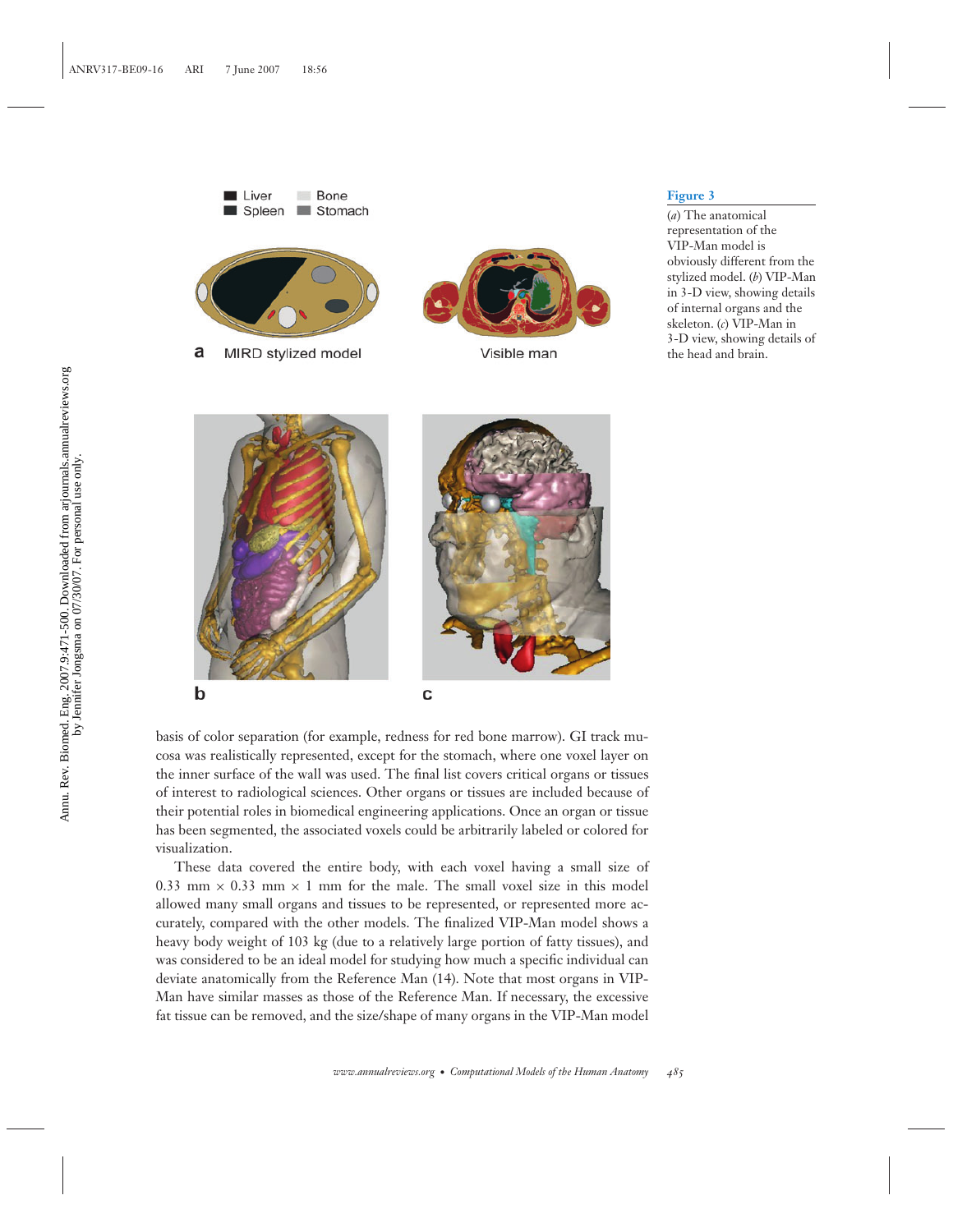can be individually adjusted to match closely with the Reference Man. Several critical breakthroughs on handling the huge image data were made, and the VIP-Man model has been successfully implemented in various Monte Carlo codes, including MCNP, MCNPX, EGS, and GEANT4, for internal and external organ dose calculations involving photons, electrons, neutrons, and protons (see **http://RRMDG.rpi.edu**). In addition, the VIP-Man model has been used to assess X-ray image quality (73) and in surgical simulation (74).

Shi & Xu (75) also developed an eight-months-pregnant woman model from CT images, which has been used to derive specific absorbed fractions for nuclear medicine applications (76). In addition to the color photographs, CT and magnetic resonance images were also taken for the same VHP subject. The VHP CT images were used to develop the VISIBLE MAN model at GSF (77) and the 4-D NCAT model (41).

The ICRP is currently finalizing new recommendations that call for a paradigm change from the stylized models to tomographic models (78). In addition, a number of new organs and tissues are now included in the list for calculating the effective dose, a fundamental quantity in radiation-protection dosimetry. In response to these proposed changes, a number of researchers have further revised previously published tomographic models. Kramer et al. (79) introduced the MAX06 and FAX06, which are based on the MAX and FAX models, respectively. In their work, adjustment of organ and tissue masses was attempted to agree as closely as possible with the new ICRPrecommended anatomical values. Particular attention was paid to the total skeletal masses and volumes, and the new models contain skeletons that have been segmented into spongiosa, cortical bone, medullar yellow bone marrow in the shafts of the long bones, and cartilage and miscellaneous tissues. In addition, a major change was made to the MAX06, whose skeleton is now based on the skeleton of the FAX. Ferrari & Gualdrini (80) from the Istituto di Radioprotezione, Bologna, Italy, recently made similar adjustments to one of the first adult male tomographic models, NORMAN (57). The revised model, named NORMAN-5, was used to calculate photon fluenceto-dose-conversion coefficients. In these two recent papers, a direct comparison with the ICRP standard voxel model to show the potential uncertainties in dosimetry could have been useful to the radiation-protection community. Unfortunately, such a comparison is not addressed in these papers, partly because the ICRP standard models are still being adjusted at GSF.

#### **Red Bone Marrow Dosimetry Model**

Radiation dosimetry for the bone marrow has been an important research topic in radioimmunotherapy, which treats cancer patients by injecting monoclonal antibodies labeled with charged-particle-emitting radionuclides. A tomographic model of the red bone marrow 3-D distribution, coupled with Monte Carlo methods, can provide a ground truth to allow for comparison of various empirical methods of red bone marrow dosimetry, such as those discussed by Lee et al.  $(81)$ .

The marrow cavities in the trabecular bone have a linear dimension in the range of 50 to 2000 microns (82). The red (active) bone marrow occupies merely a portion of these marrow cavities, determined by the cellularity factor for the bone under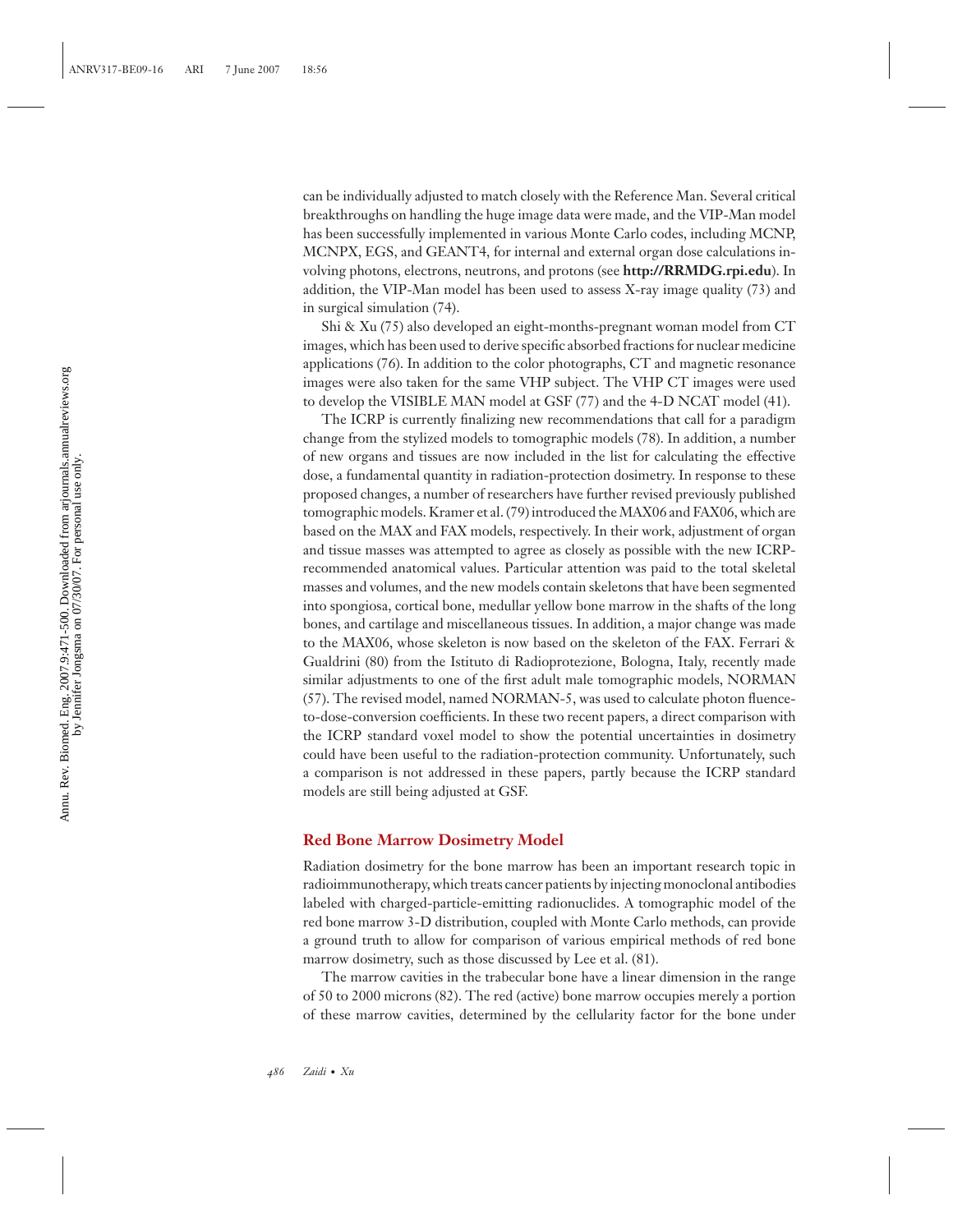consideration (83). Given the voxel size of 0.33 mm  $\times$  0.33 mm  $\times$  1 mm in the VHP color images, it appears that a direct segmentation of these images will not yield 100%-accurate marrow cavities because the voxels are not smaller than the dimensions of all of the objects. However, if the basis of the segmentation is the red color contents in each pixel (i.e., information related directly to the red bone marrow without inactive yellow marrow), then a global calibration factor can be employed to determine whether a pixel should be identified as a part of the red bone marrow. The global calibration factor reflects the clinically determined total red bone marrow fraction in a bone (84). Note that this approach is not meant to segment spongiosa (i.e., trabecular bone + marrow). Instead, it is meant to separate the red bone marrow from the original VHP images using both the color-analysis scheme and information for the total red bone marrow fraction in a bone. This unique approach is different from the method of using Hounsfield numbers in a CT image that does not differentiate red from yellow marrows.

Therefore, using the VHP color images and the approach described above, the accuracy of the modeled spatial red bone marrow distribution inside an entire skeleton system can be ensured. In other words, such a red bone marrow model provides an estimated red bone marrow distribution of the active marrow at a macroscopic level (above 330 microns). Obviously, microscopic images with pixels less than 50 microns, such as those obtained from micro-CT, would be ideal for modeling the marrow cavities (85). However, currently, micro-CT images are available for only a few selected bone locations, not the entire skeleton. The red bone marrow model in VIP-Man is the only reported attempt to directly model the 3-D active marrow distribution in the entire skeleton—information that is necessary for many radiation-transport and dosimetry studies involving irradiation of the whole body. The availability of identical cross-sectional color images and CT images from the VHP allow unique dosimetric investigations. For example, the red bone marrow distribution in the color images can be used to benchmark a generic method of segmenting this tissue from the CT, which is widely available in the clinical setting (84).

# **Recent Efforts to Develop the International Commission on Radiological Protection Reference Tomographic Models**

Since 1998, the ICRP's Task Group on Dose Calculations (DOCAL) and the SNM's MIRD Committee have been evaluating new dosimetry data from these tomographic models. In particular, the DOCAL, which is administered by the ICRP Committee 2, has been developing international guidelines on the use of voxel-based models. In an ICRP annual report in 2002 (p. 10, 86), a paradigm shift in the way the human body is modeled for radiation-protection dosimetry was predicted: "An important issue for Committee 2 is the substitution of an anatomically realistic voxel phantom, obtained digitally in magnetic resonance tomography and/or computed tomography, for the MIRD phantom which is a mathematical representation of a human body."

The ICRP has decided to develop these new reference models using the following strategy: (*a*) Select a CT image dataset of persons close to the Reference Man (height and weight), (*b*) segment the dataset, (*c*) adjust body height to reference value by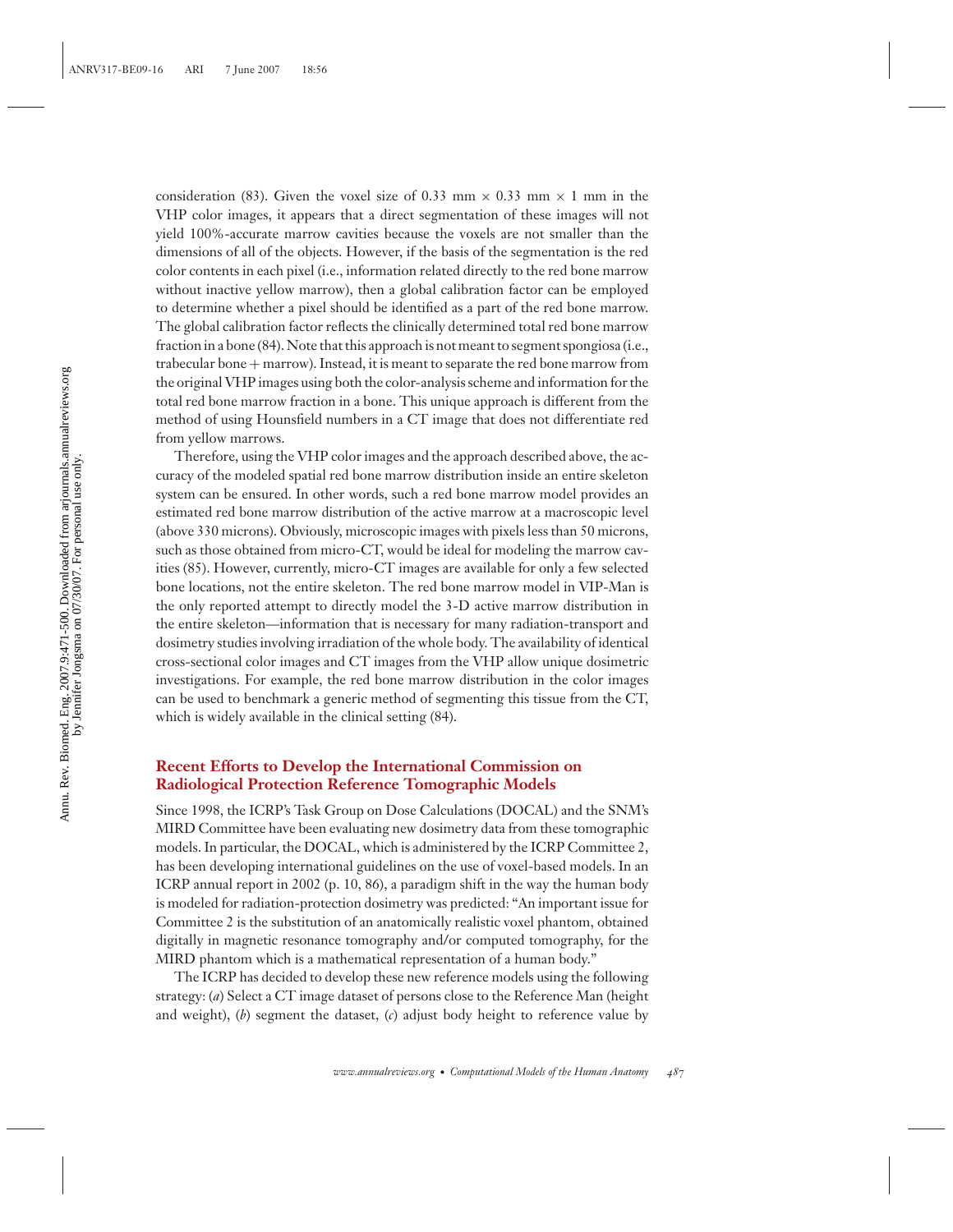scaling voxels, (*d*) adjust skeletal mass to reference value, and (*e*) adjust individual organs to reference values by addition/subtraction of voxels. The ICRP has decided to adjust the GOLEM and LAURA models developed previously at GSF. Final adjustments are being made with regard to data published in ICRP Publication 89 (87) and the draft ICRP 2005 Recommendations (78). The ICRP is expected to release the guidelines and finalized ICRP standard models in the beginning of 2007. In one attempt to bring together researchers working on tomographic models, a special conference session, "Tomographic Models for Radiation Protection Dosimetry," was organized during the Proceedings of the Monte Carlo Method: Versatility Unbounded in a Dynamic Computing World in Chattanooga, Tennessee. Ten researchers from different countries were invited to report on the latest research and the ICRP's recommendations on tomographic models. During the conference, attendees formed the Consortium on Computational Human Phantoms (CCHP; **http://www.virtualphantoms.org**) to facilitate research collaboration and dissemination. It is expected that, in the future, the CCHP will become a center of resources for human anatomy modeling.

# **RELEVANCE OF REALISTIC MODELS IN MONTE CARLO SIMULATIONS OF RADIOLOGICAL IMAGING SYSTEMS**

Patient anatomical modeling is fundamental for performing photon and electron dosimetry accurately and efficiently by means of a Monte Carlo method. The modeling process consists of a description of the geometry and material characteristics for an object. The material characteristics of interest include composition, density, and energy-dependent cross sections. Simulation of medical imaging systems using deterministic methods and simplifying approximations have been developed mainly to improve speed of operation. However, the use of the Monte Carlo method for radiation transport simulation, although time-consuming, has emerged as the most accurate means of simulating patient exposure conditions. These simulations represent a typical scanning procedure by using an imaging modality with the aim of optimizing instrumentation design or predicting absorbed dose distributions and other quantities of interest in diagnostic procedures and radiation treatments of cancer patients (1, 6). This trend has continued for the assessment of image quality and the quantitative accuracy of both anatomical and radionuclide imaging. There has been an enormous increase and interest in the use of Monte Carlo techniques in all aspects of radiological sciences, covering almost all topics including detector modeling and imaging systems design, development and evaluation of image-correction and reconstruction techniques, and internal dosimetry and pharmacokinetic modeling (1), with an increasingly enthusiastic interest in exotic and exciting new applications such as online PET monitoring of radiation therapy beams (88).

Monte Carlo simulations are very useful for the development, validation, and comparative evaluation of image-correction and reconstruction techniques because it is possible to obtain a reference image to which corrected/reconstructed images should be compared. The interest in fully 3-D Monte Carlo–based statistical reconstruction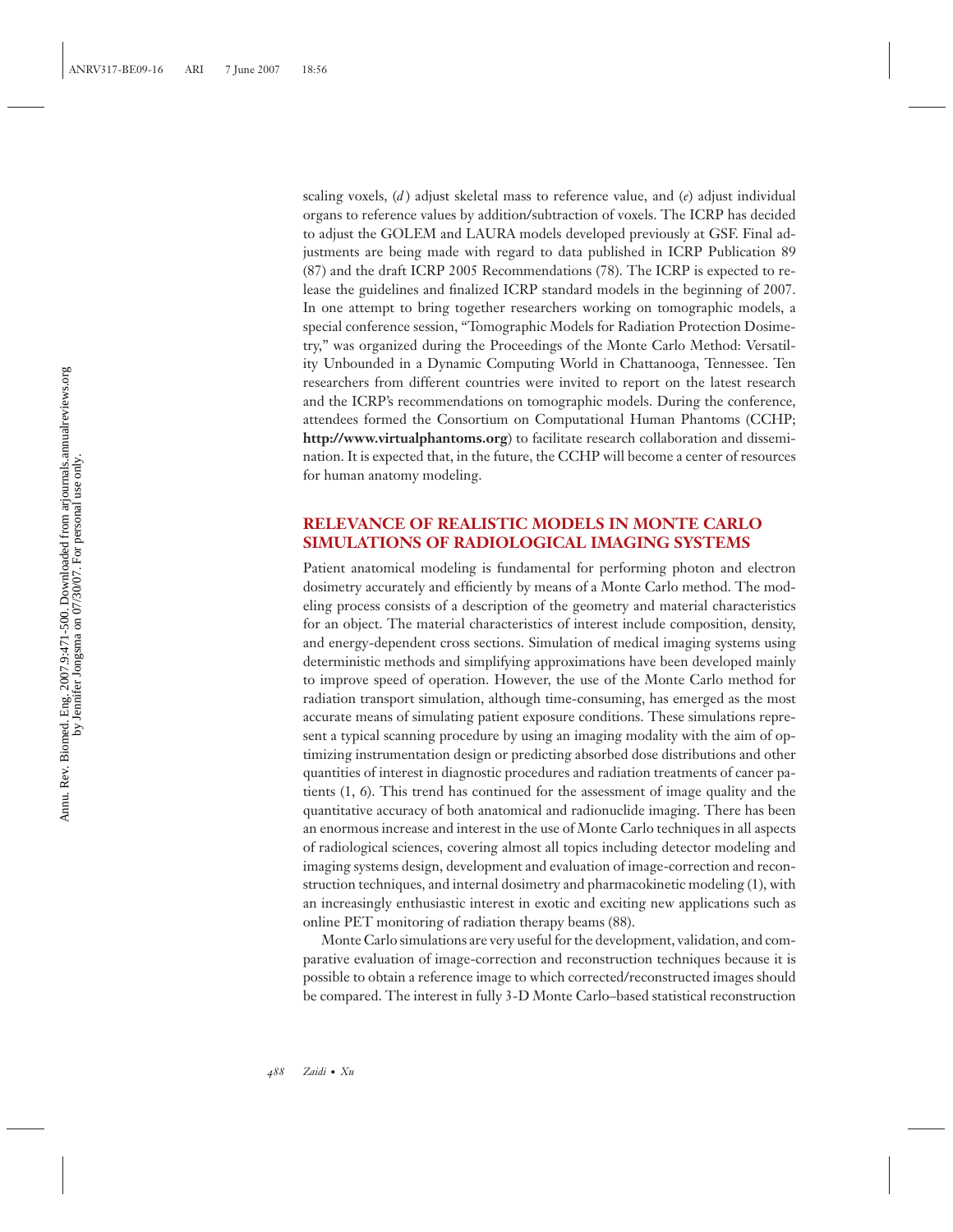approaches spurred the development of computationally efficient algorithms capable of obtaining highly accurate quantitative data in clinically acceptable computation times (89). However, the capability to theoretically model the propagation of photon noise through emission-CT reconstruction algorithms is fundamental to evaluating both the quality and quantitative accuracy of reconstructed images as a function of the parameters of the algorithm. Monte Carlo methods can be used to check the validity of the predictions of the theoretical formulations through computing the sample statistical properties of the algorithms under evaluation (90).

Monte Carlo calculations are also powerful tools for quantifying and correcting for partial-volume effect, photon attenuation, and scattering in nuclear medicine imaging because the user has the ability to separate the detected photons into their components: primary events, scatter events, contribution of down-scatter events, and so on. Monte Carlo modeling thus allows a detailed investigation of the spatial and energy distribution of Compton scatter, which would be difficult to perform using present experimental techniques, even with very good energy-resolution semiconductor detectors. A recent review by Zaidi & Koral (91) extensively describes modeling the scatter-response function and development and assessment of scatter-correction methods in both SPECT and PET using Monte Carlo simulations.

Several studies addressed the issue of the impact of scatter in radionuclide transmission and X-ray CT scanning, as well as the influence of down-scatter from emission (e.g.,  $^{99m}$ Tc) to transmission (e.g.,  $^{153}$ Gd) data on the accuracy of the derived attenuation map in emission tomography. The comparative assessment of different attenuation-correction strategies in lung (92) and brain (93) SPECT studies was also conducted using Monte Carlo simulations of a digital thorax and brain computational models, respectively. The same head/brain model used in the latter was employed for deriving a patient-specific attenuation map by registering the brain component of the digital-head atlas (52) with a source distribution of 4:1:0 for gray matter, white matter, and ventricles, respectively, to a preliminary PET reconstruction and then applying the resulting spatial transformation to the anatomical-head atlas (94). The latter was used to construct a patient-specific attenuation map by assigning known attenuation coefficients to different head tissues.

Monte Carlo simulations are also powerful tools to investigate the limits of algorithms developed for correction of partial-volume effect by allowing the replication of realistic conditions in emission tomography for a wide range of practical situations, and to study the effect of object shape and size on recovery performance (95). In addition, the assessment of the impact of inherent assumptions such as accurate characterization of system response function, perfect registration between MRI/CT and PET/SPECT, and anatomical-image segmentation, as well as other hypotheses regarding tracer distribution on quantification bias, is more straightforward compared with experimental approaches (96).

Computing power is now quite vast; computers sitting on our desktops today hold more power than those available only in privileged major research institutions some 20 years ago. Dedicated workstations and distributed computing networks continue to increase in size and power by orders of magnitude every few years. Many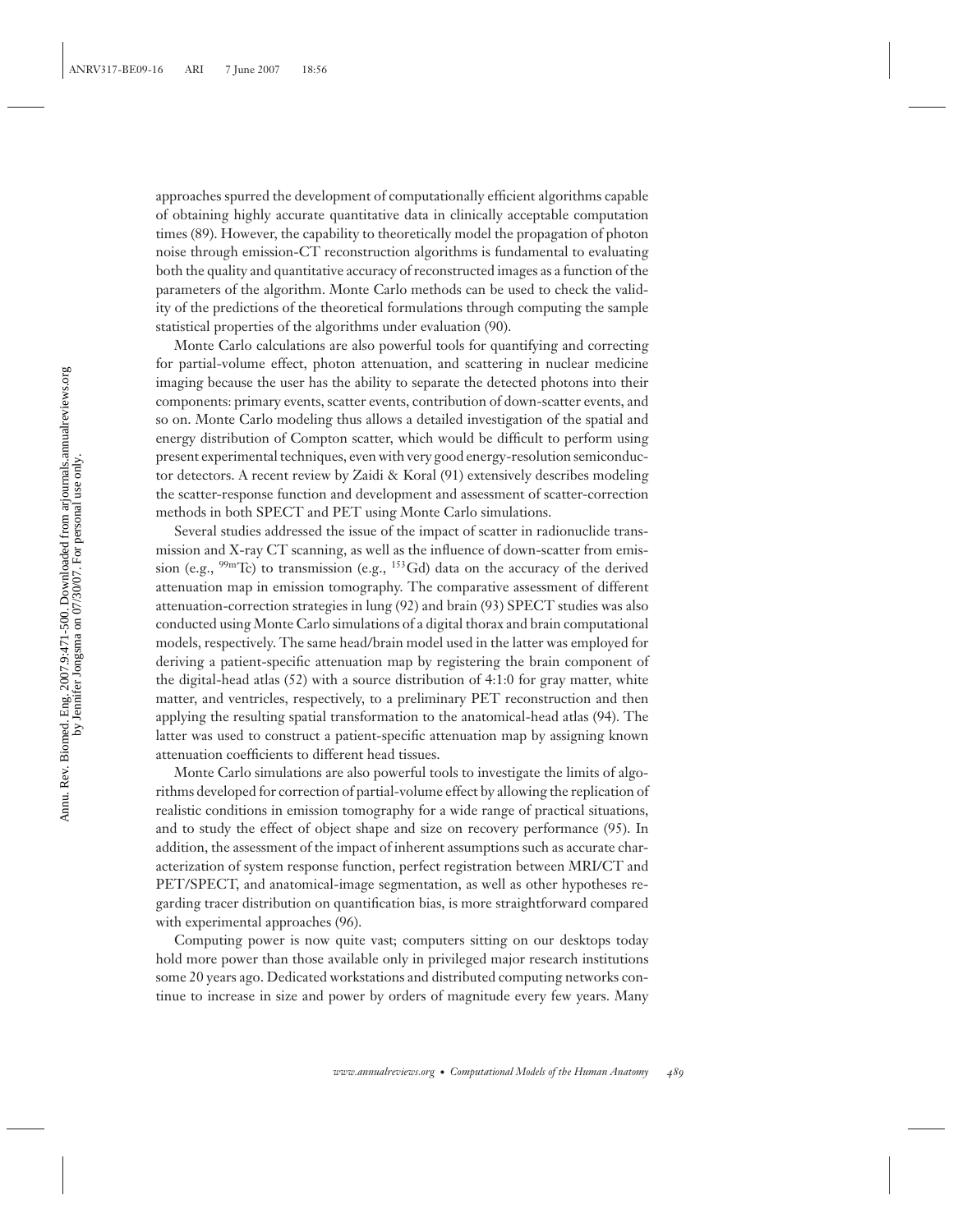Monte Carlo computer programs have been in use in the field of radiological imaging and radiation dosimetry, with some of them available as open source codes in the public domain. Basically, there are two categories of software packages: generalpurpose Monte Carlo codes developed for high-energy physics research, or general medical physics applications and dedicated software packages developed mainly and optimized for a specific application in radiological sciences. These are highly sophisticated tools requiring advanced computer skills and familiarity with radiation transport theories. Each category has its own advantages and drawbacks, and the choice of a particular code is dictated by the availability of the code and documentation, the physics and geometry related to the application, and the user's experience. Two examples of codes developed at one of the authors' (H.Z.) laboratory are briefly described below as snapshots of the dynamically changing field of Monte Carlo simulation of medical imaging systems using the anatomical models reviewed in this paper.

An example of dedicated Monte Carlo codes is the *Eidolon* simulator, which was developed using modern software-engineering techniques mainly for fully 3-D multiring PET imaging (97). The code was written in Objective-C, an object-oriented programming language based on American National Standards Institute (ANSI) C (98). A modular software architecture featuring dynamically loadable program elements or bundles was adopted in software design. The basic building block is a model-element object class, which allows the user to select scanner parameters such as the number of detector rings, detector material and sizes, energy-discrimination thresholds, and detector energy resolution. It also allows the user to choose either a complex anthropomorphic model or a set of simple 3-D shapes, such as parallelepiped, ellipsoid, or cylindrical, for both the annihilation sources and scattering media, as well as their respective activity concentrations and chemical compositions. An implementation of the software on a high-performance parallel platform was also reported (99). The current version runs on most of the current platforms and operating systems supporting the GNU C compiler, which should allow subdividing time-consuming simulations on geographically distributed platforms, taking advantage of the latest developments in Grid technology (see **http://pinlab.hcuge.ch/**).

Another example is the X-ray CT Monte Carlo simulator based on the MCNP4C radiation transport computer code developed for simulation of fan- and cone-beam CT scanners (100). A user-friendly interface running under Matlab (The MathWorks Inc.) creates the scanner geometry at different views as MCNP4C's input file. The full simulation of X-ray tube, collimator, bow-tie filter, object model, and detector geometry and material with single-slice, multislice, and flat-panel detector configurations was considered (101). **Figure 4** illustrates the principles and main components of the MCNP4C-based Monte Carlo simulator as applied to modeling an X-ray CT imaging system. The simulator was validated using experimental measurements from different phantoms containing steel, Teflon, water, polyethylene, and air cylinders, with different sizes on a clinical fan-beam scanner and a small-animal cone-beam CT scanner, and is now being used extensively for development and assessment of sources of error and artifact when using CT-based attenuation correction in dual-modality PET/CT imaging systems (102).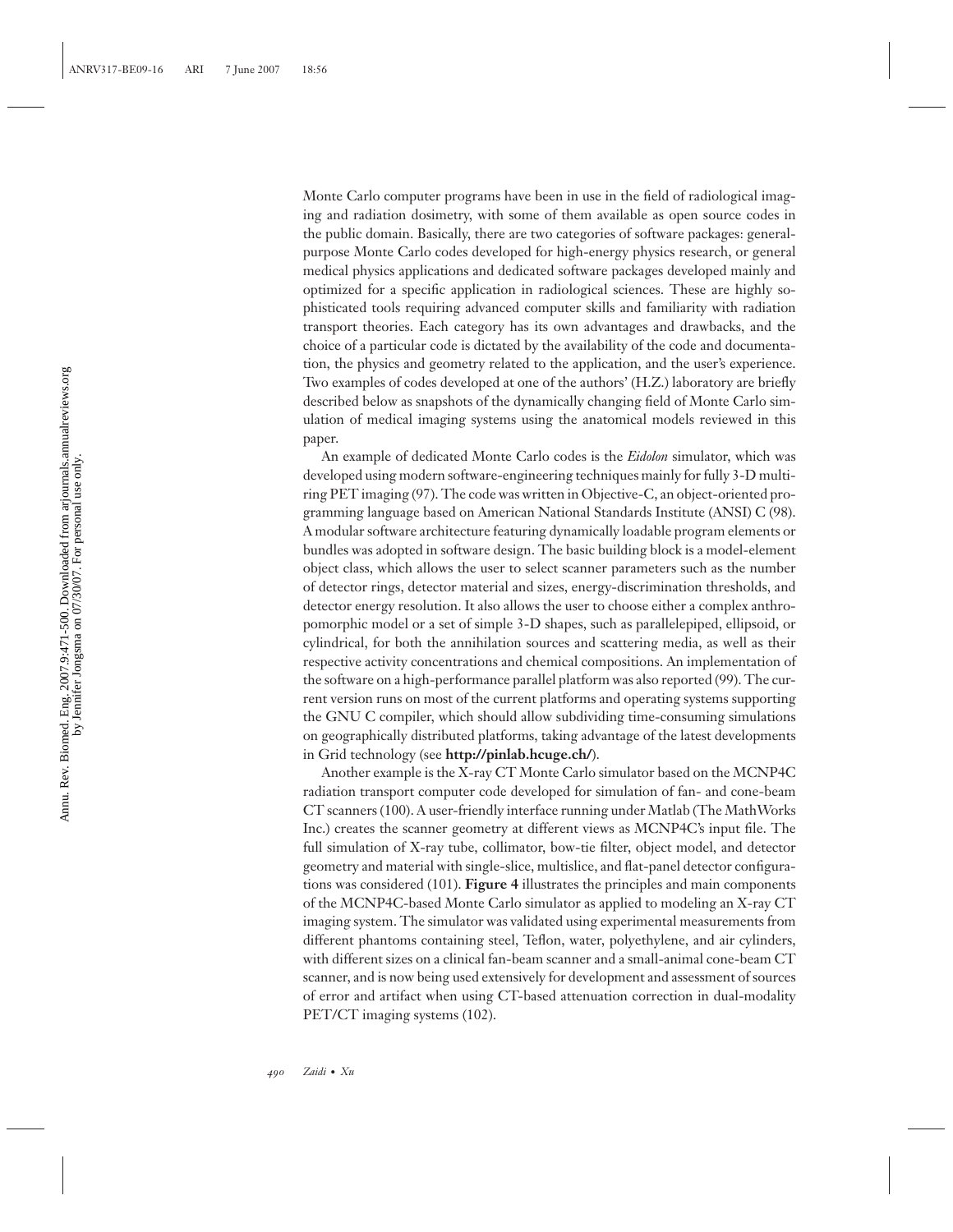

#### **Figure 4**

Principles and main components of the MCNP4C-based Monte Carlo program dedicated to simulation of X-ray CT imaging systems.

# **FUTURE DIRECTIONS**

Clearly a new generation of human modeling tools needs to be developed for use with simulation of radiological imaging systems and dosimetry calculations. It is unfortunate to use, in the twenty-first century, standardized, stylized models to perform dose calculations for individual patients if meaningful information to be used in the assessment of potential radiation hazard or in planning patient therapy is sought. The evolution of the methodology followed for external-beam radiotherapy treatment planning is now finding its way to targeted therapy. The technology, based on the fusion of anatomical (CT or MRI) and functional (SPECT or PET) data, now exists to develop patient-specific 3-D dose distributions, with individualized Monte Carlo calculations done in a reasonable amount of time using high-powered computing workstations or distributed computing networks. The combination of realistic computational models of the human anatomy with accurate models of the imaging process allows the simulation of radiological imaging data ever closer to actual patient data. Modeling techniques will find an increasingly important role in the future of radiological sciences in light of the further development of realistic computational models, the accurate modeling of radiation-interaction processes, and computer hardware. However, caution must be taken to avoid errors in the modeling process, and verification via comparison with experimental and patient data is essential.

Voxel-based geometry lacks the flexibility for organ adjustment and is hardly the ideal form for human-body modeling. An ongoing research topic aims to develop models that address problems associated with cardiac and respiratory motions during medical imaging and radiation therapy (38). Organ motions involve tissue deformation—a process difficult to handle using a voxel-based data format. The new approach combines voxel data with a NURBS approach to design a third type of human model, termed hybrid models, whose organ shapes are more realistic than stylized models but maintain the flexibility for anatomical variations and organ deformation. In this type of voxel and equation hybrid models, one can adjust the NURBS surface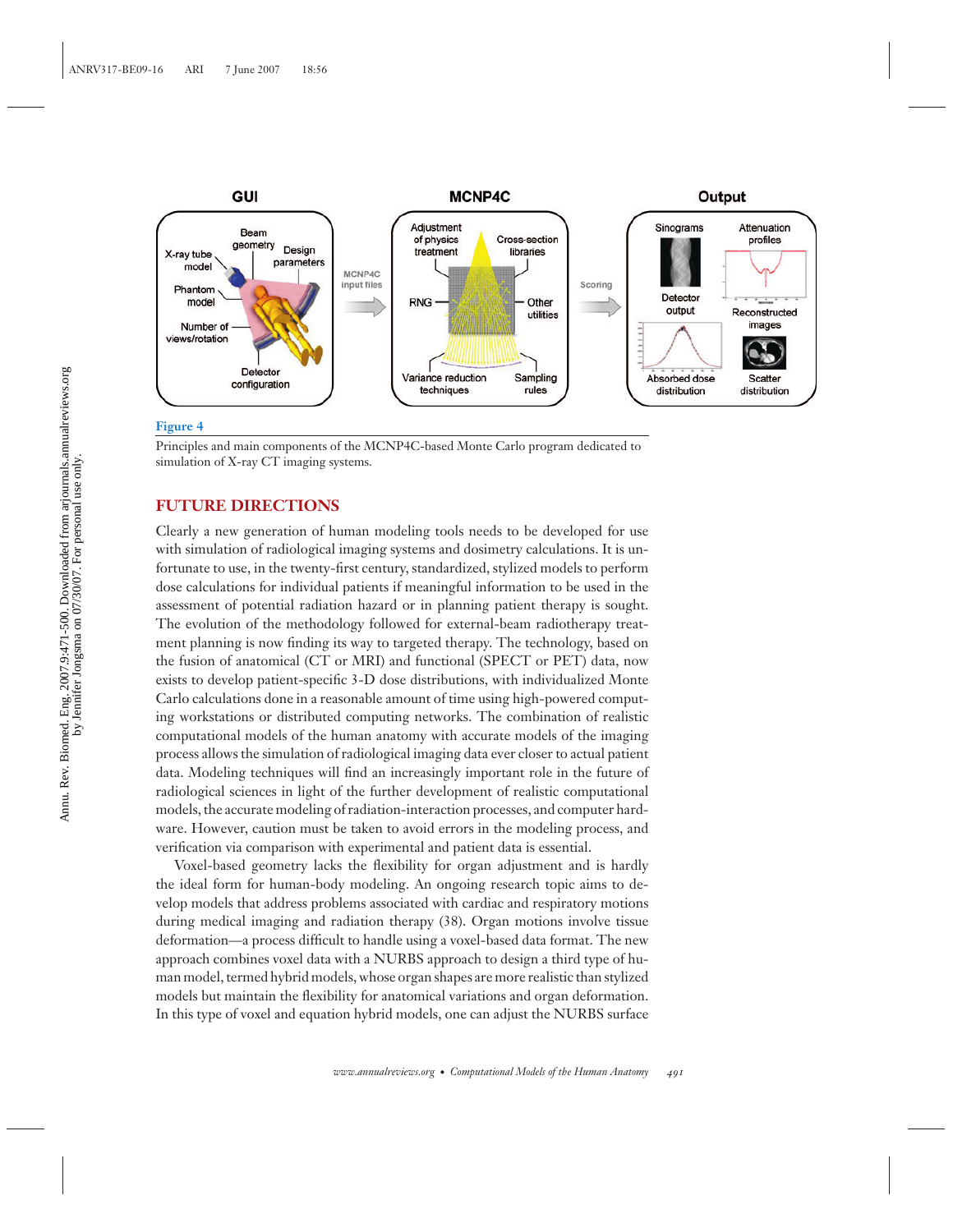control points of an organ to the desired shape and volume using patient-specific images and deformable-image-registration techniques. Examples of such hybrid models include the 4-D NURBS-based NCAT model for cardiac imaging simulations, which uses the VHP CT images (41), and the 4-D VIP-Man model for respiratory motion management during radiation treatment planning, which uses the VHP anatomical color images (103).

Despite more than 30 tomographic models having been developed, improvements brought by these models in operational radiation protection may be considered insignificant for the most common radiation exposure scenarios. A key reason for the lack of real improvement is the continued employment of the Reference Man concept in radiation protection, where two standard models are used universally as an average of the populations (14, 104). The biggest advantage of tomographic models is the potential for realistic and person-specific radiation dosimetry. The development of new whole-body tomographic models will likely continue in the future; however, the community should focus on models that fill certain ethnic and/or age groups, contain new organs, or provide additional features such as cardiac and respiratory motion simulations for advanced modeling of the lungs and the heart. Also in need of further attention is the comparison among different models, especially with the new ICRP standard models to be released in the near future. One of the most promising research topics is advanced and user-friendly computer tools to facilitate the adjustment of the body and organs to any desired patient-specific shape and size. New capabilities in simulating multiple-particle transport in complex voxel geometries will be highly desirable because some of the most widely used Monte Carlo codes, such as the MCNP code, do not efficiently handle large amounts of voxels or moving targets. Last but not least, there will be a need to create physical phantoms to experimentally benchmark the dosimetry data obtained from tomographic models. The combination of medical imaging and 3-D rapid prototyping for computer-aided design-based phantom fabrication is an area that may deserve special attention in the future (105).

With the recent developments in radiochemistry and tracer production technology, combined with progress made in molecular/cell biology, it has become possible to design specific tracers to image events noninvasively in small animals and humans to investigate disease processes in vivo (106). The role of transgenic and knockout mice in biomedical research has now become profound and widespread, and transgenic animals (mice and rats) at this time can be designed and created in a way that offers interesting possibilities for addressing basic research questions concerning the genetic, molecular, and cellular basis of biology and disease.

While much effort has been devoted to the creation of human models, few research studies have addressed the need for models supporting small-animal imaging and dosimetry research. The recent interest in the use of mice and rats as models of human disease and related advances in molecular imaging instrumentation for biomedical research have spurred the development of realistic computerized models depicting the anatomy and physiological functions of small animals. Most previously reported small-animal models have been stylized and mathematically based (45). More recent investigations report on the development of more realistic voxel-based brain and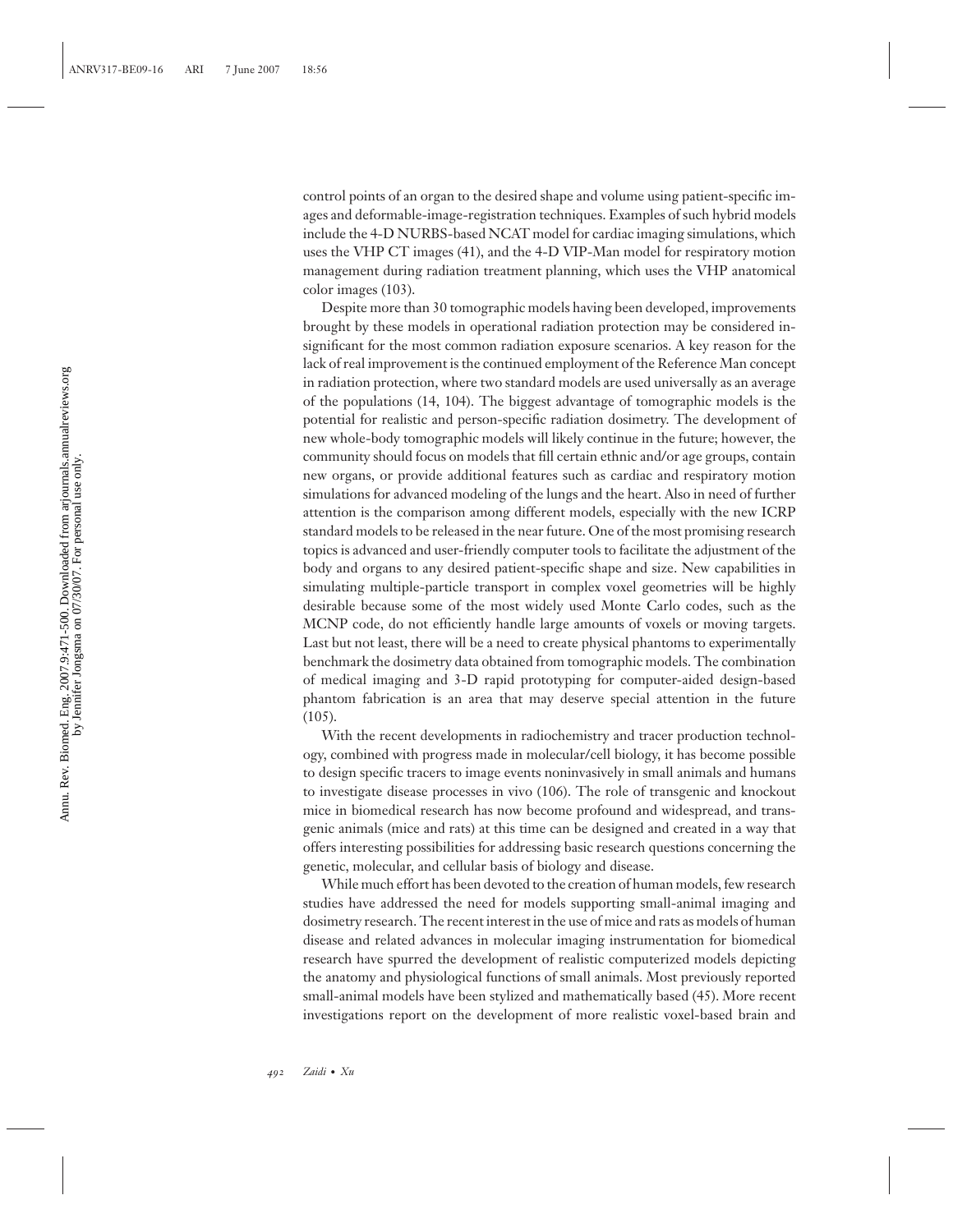whole-body mouse and rat models suitable for molecular imaging research, based on actual image data obtained from serial cryo-sections (107) or using dedicated high-resolution small-animal CT scanners (108).

### **CONCLUSIONS**

It is inspiring and gratifying to see the progress that computational anatomy modeling has made—from simple spherical geometries through stylized models of reference individuals, and most recently toward person-specific models based on patient or cadaver images. The past two decades saw exciting development efforts on tomographic human models, which were made possible by advanced medical imaging and computing technologies. To date, approximately 30 voxel-based models with unprecedented anatomical detail and realism have been painstakingly created for research in radiation dosimetry and radiological imaging, as well as in fields involving nonionizing radiation. At a voxel size of 0.33 mm  $\times$  0.33 mm  $\times$  1 mm, the VIP-Man adult male whole-body model, constructed from the color photographic images of the VHP, will remain one of the most detailed and versatile tomographic models for many years to come. VIP-Man has been adopted into state-of-the-art Monte Carlo codes, mostly for radiation transport studies and organ dose calculations. It contains small tissues, such as skin, GI track mucosa, eye lenses, and red bone marrow, that were not (or not as realistically) represented in the MIRD-based stylized models and other imagebased tomographic models. Recently, respiratory motions have been added to create a 4-D VIP-Man model that can be used to study radiation treatment of lung cancer. In addition, VIP-Man has been used to study X-ray-image-quality optimization and mechanical surgical simulation. At the time this review was written, a new R01 research grant from the National Library of Medicine had been approved to develop a physics-based deformation-simulating model at Rensselaer based on the original VIP-Man platform.

These advances are significant in that we may finally create a digital human test bed for biomedical engineering research that is related not only to radiological physics principles but also to those that are biomechanical, bioelectrical, and biothermal. Such a test bed will require multiscale modeling methods that integrate organ-level data with molecular and DNA information, aided by advanced computational algorithms and cross-sectional data that do not currently exist. Research activities in tomographic modeling in the next five to ten years will be driven mostly by clinical radiological applications involving diagnostic imaging and radiotherapy, where accurate patientspecific modeling is critical. One should not be surprised if future technologies again bring opportunities for new ways of human modeling, in the same way that the 3-D imaging did to the current generation of tomographic models.

## **ACKNOWLEDGMENTS**

H.Z. acknowledges the support of the Swiss National Science Foundation (3152A0- 102143). Much of the information presented in this review about the VIP-Man model is based on research projects by formal doctoral students at Rensselaer, including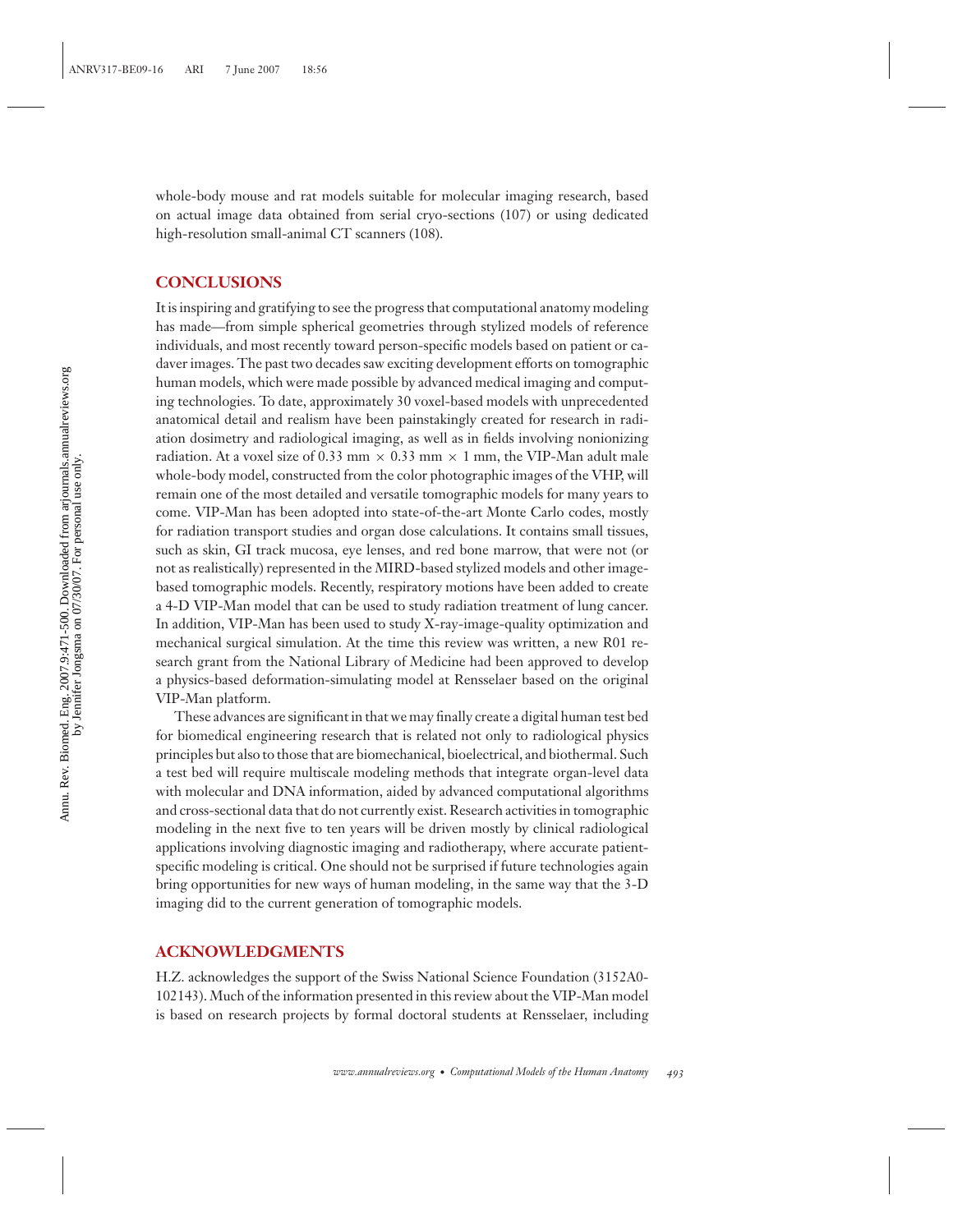Dr. T.C. Chao, Dr. A. Bozkurt, Dr. C.Y. Shi, Dr. M. Winslow, Dr. T.T. Zhang, Dr. B. Wang, and Dr. P. Caracappa. These projects were supported by various research grants: the National Science Foundation CAREER/Biomedical Engineering Program (BES-9875532), the National Library of Medicine (1R03LM007964), and the National Cancer Institute (1R42CA115122 and 1R01CA116743). In addition, the VHP images were obtained from the National Library of Medicine.

# LITERATURE CITED

- 1. Zaidi H. 1999. Relevance of accurate Monte Carlo modeling in nuclear medical imaging. *Med. Phys*. 26:574–608
- 2. Poston JW, Bolch W, Bouchet L. 2002. Mathematical models of the human anatomy. In *Therapeutic Applications of Monte Carlo Calculations in Nuclear Medicine*, ed. H Zaidi, G Sgouros, pp. 108–32. Bristol: Inst. Phys. Publ.
- 3. Peter J, Tornai MP, Jaszczek RJ. 2000. Analytical versus voxelized phantom representation for Monte Carlo simulation in radiological imaging. *IEEE Trans. Med. Imaging* 19:556–64
- 4. Goertzen AL, Beekman FJ, Cherry SR. 2002. Effect of phantom voxelization in CT simulations. *Med. Phys*. 29:492–98
- 5. Int. Comm. Radiol. Units Meas. 1992. Phantoms and computational models in therapy, diagnosis and protection. *ICRU Rep. 48*. Bethesda, MD: Int. Comm. Radiol. Units Meas.
- 6. Zaidi H, Sgouros G, eds. 2002.*Therapeutic Applications of Monte Carlo Calculations in Nuclear Medicine*. Bristol: Inst. Phys. Publ.
- 7. Int. Comm. Radiol. Prot. 1959. *Report of Committee II on Permissible Dose for Internal Radiation. ICRP Publication 2*. New York: Pergamon
- 8. Loevinger R, Budinger TF, Watson EE. 1991. *MIRD Primer for Absorbed Dose Calculations, Revised*. New York: Soc. Nucl. Med.
- 9. Ellet WH, Callahan AB, Brownell GL. 1964. Gamma-ray dosimetry of internal emitters. I. Monte Carlo calculations of absorbed dose from point sources. *Br. J. Radiol*. 37:45–52
- 10. Brownell GL, Ellet WH, Reddy AR. 1968. MIRD pamphlet no. 3: absorbed fractions for photon dosimetry. *J. Nucl. Med*. 27:27–39
- 11. Fisher H, Snyder W. 1966. Variation of dose delivered by 137Cs as a function of body size from infancy to adulthood. *ORNL-4007. Rep. TN 221–28*. Oak Ridge, TN: Oak Ridge Natl. Lab.
- 12. Snyder WS, Ford MR, Warner GG, Fisher HL. 1969. MIRD pamphlet no. 5: estimates of absorbed fractions for monoenergetic photon sources uniformly distributed in various organs of a heterogeneous phantom. *J. Nucl. Med.* 10(Suppl. 3):5–52
- 13. Snyder W, Ford MR, Warner G. 1978. *Estimates of Specific Absorbed Fractions for Photon Sources Uniformly Distributed in Various Organs of a Heterogeneous Phantom. Pamphlet No. 5, Revised*. New York: Soc. Nucl. Med.
- 14. Intl. Comm. Radiol. Prot. 1975. *Report of the Task Group on Reference Man. ICRP Publication 23*. New York: Pergamon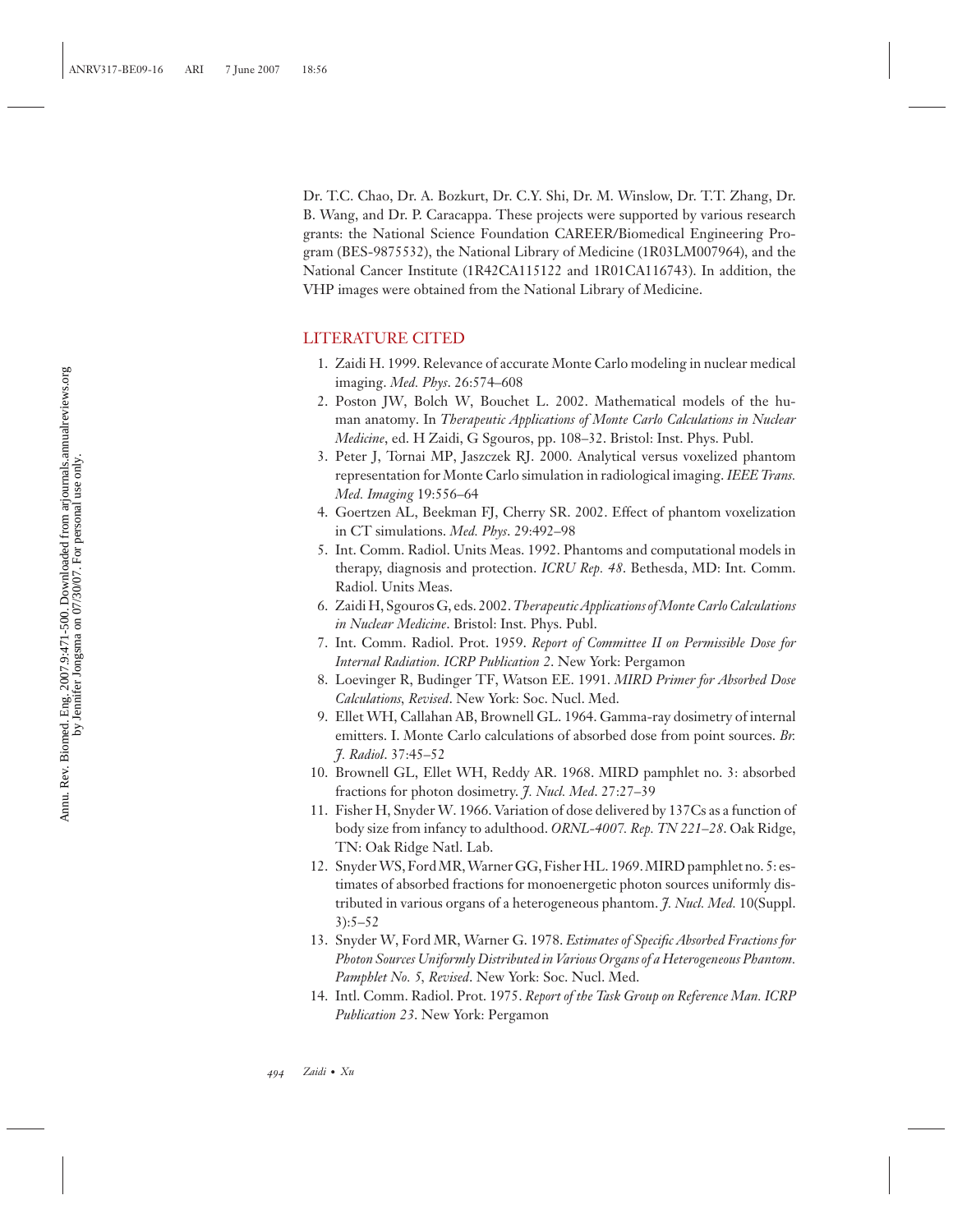- 15. Cristy M. 1980. Mathematical phantoms representing children of various ages for use in estimates of internal dose. *Rep. ORNL/NUREG/TM-367*. Oak Ridge, TN: Oak Ridge Natl. Lab.
- 16. Cristy M, Eckerman KF. 1987. Specific absorbed fractions of energy at various ages from internal photon sources. *Rep. ORNL/TM 8381/V1-V7*. Oak Ridge, TN: Oak Ridge Natl. Lab.
- 17. Stabin MG, Watson E, Cristy M, Ryman J, Eckerman K, et al. 1995. Mathematical models and specific absorbed fractions of photon energy in the nonpregnant adult female and at the end of each trimester of pregnancy. *Rep. ORNL/TM-12907*. Oak Ridge, TN: Oak Ridge Natl. Lab.
- 18. Kramer R, Zankl M, Williams GGD. 1982. The calculation of dose from external photon exposures using reference human phantoms and Monte-Carlo methods, part 1: the male (ADAM) and female (EVA) adult mathematical phantoms. *Rep. GSF Bericht S-885*. Gesellschaft fur Strahlen-und Umweltforschung mbH, Munchen
- 19. Int. Comm. Radiol. Prot. 1996. *Conversion Coefficients for Use in Radiological Protection Against External Radiation. ICRP Publication 74*. Oxford: Pergamon
- 20. Bouchet LG, Bolch WE, Weber DA, Atkins HL, Poston JW. 1999. MIRD pamphlet no. 15: radionuclide S values in a revised dosimetric model of the adult head and brain. *J. Nucl. Med*. 40:S62–101
- 21. Bouchet LG, Bolch WE. 1999. Five pediatric head and brain mathematical models for use in internal dosimetry. *J. Nucl. Med*. 40:1327–36
- 22. Eckerman K, Cristy M, Warner GG. 1981. *Dosimetric evaluation of brain scanning agents.* Presented at Int. Radiopharm. Dosim. Symp., 3rd, HHS Publication FDA 81–8166, pp. 527–40. Oak Ridge, TN: U.S. Dept. Health Hum. Serv.
- 23. Holman BL, Zimmerman RE, Schapiro JR, Kaplan ML, Jones AG, Hill TC. 1983. Biodistribution and dosimetry of N-isopropyl-p-[123I]iodoamphetamine in the primate. *J. Nucl. Med*. 24:922–31
- 24. Deloar H, Watabe H, Nakamura T, Narita Y, Yamadera A, et al. 1997. Internal dose estimation including the nasal cavity and major airway for continuous inhalation of C15O2, 15O2 and C15O using the thermoluminescent dosimeter method. *J. Nucl. Med.* 38:1603–13
- 25. Watson EE, Stabin MG, Davis JL, Eckerman KF. 1989. A model of the peritoneal cavity for use in internal dosimetry. *J. Nucl. Med*. 30:2002–11
- 26. Stabin MG. 1994. A model of the prostate gland for use in internal dosimetry. *J. Nucl. Med*. 35:516–20
- 27. Eckerman KF, Stabin MG. 2000. Electron absorbed fractions and dose conversion factors for marrow and bone by skeletal regions. *Health Phys*. 78:199– 214
- 28. Bouchet LG, Bolch WE, Howell RW, Rao DV. 2000. S values for radionuclides localized within the skeleton. *J. Nucl. Med*. 41:189–212
- 29. Poston JW, Kodimer KA, Bolch WE. 1996. A revised model for the calculation of absorbed energy in the gastrointestinal tract. *Health Phys*. 71:307–14
- 30. Mardirossian G, Tagesson M, Blanco P, Bouchet LG, Stabin M, et al. 1999. A new rectal model for dosimetry applications. *J. Nucl. Med.* 40:1524–31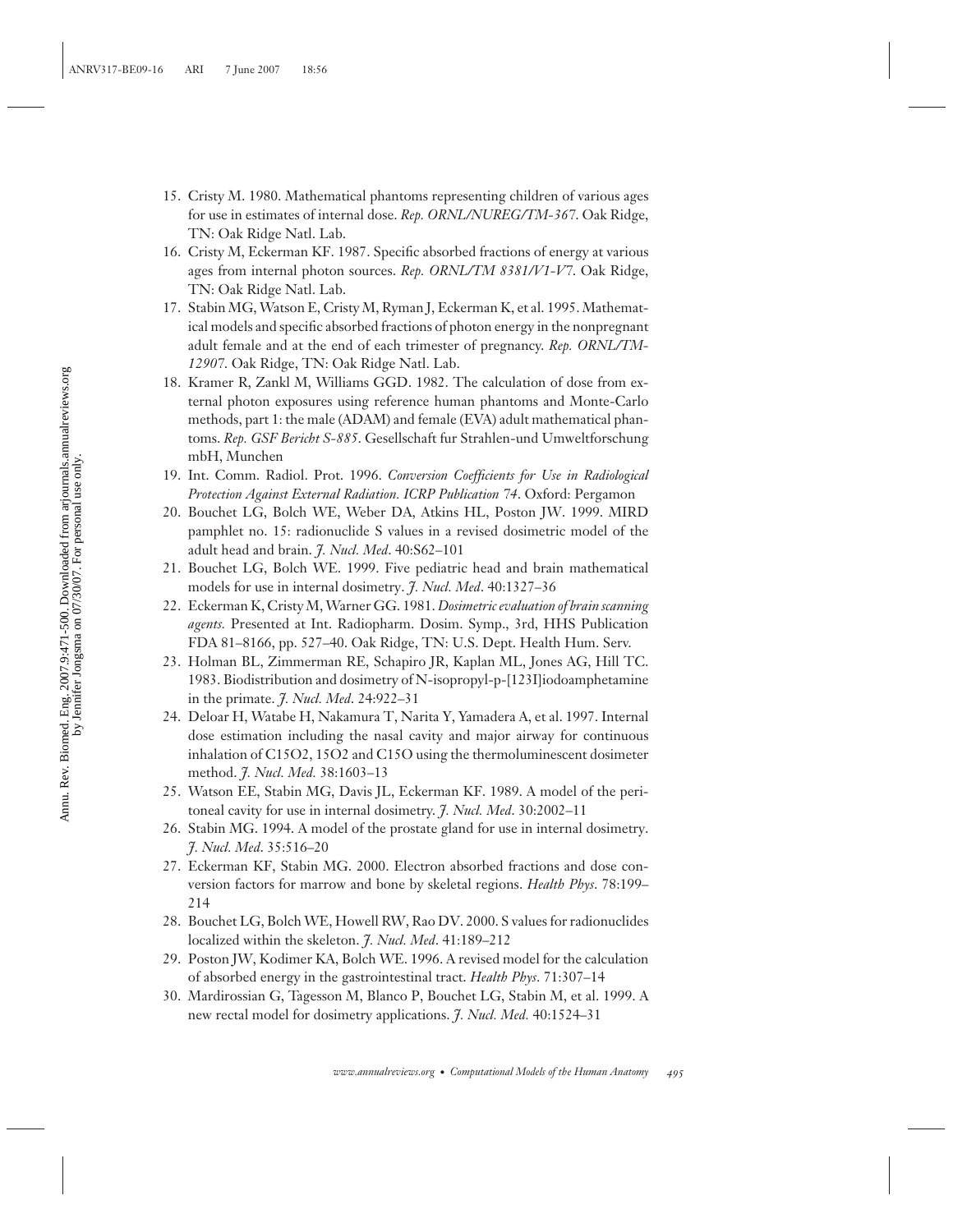- 31. Bouchet LG, Bolch WE, Blanco HP, Wessels BW, Siegel JA, et al. 2003. MIRD pamphlet no 19: absorbed fractions and radionuclide S values for six age-dependent multiregion models of the kidney. *J. Nucl. Med.* 44:1113–47
- 32. Siegel JA, Stabin MG. 1994. Absorbed fractions for electrons and beta particles in spheres of various sizes. *J. Nucl. Med*. 35:152–56
- 33. Stabin MG, Konijnenberg MW. 2000. Re-evaluation of absorbed fractions for photons and electrons in spheres of various sizes. *J. Nucl. Med*. 41:149–60
- 34. Clairand I, Bouchet LG, Ricard M, Durigon M, Di-Paola M, Aubert B. 2000. Improvement of internal dose calculations using mathematical models of different adult heights. *Phys. Med. Biol*. 45:2771–85
- 35. Huh C, Bolch WE. 2003. A review of US anthropometric reference data (1971– 2000) with comparisons to both stylized and tomographic anatomic models. *Phys. Med. Biol*. 48:3411–29
- 36. Shepp LA, Logan BF. 1974. The Fourier reconstruction of a head phantom. *IEEE Trans. Nucl. Sci*. 21:21–43
- 37. Inst. Med. Phys. E. 2006. *The FORBILD phantom database*. **http://www.imp. uni-erlangen.de/phantoms/**
- 38. Paganetti H. 2004. Four-dimensional Monte Carlo simulation of timedependent geometries. *Phys. Med. Biol*. 49:N75–81
- 39. Peter J, Gilland DR, Jaszczak RJ, Coleman RE. 1999. Four-dimensional superquadric-based cardiac phantom for Monte Carlo simulation of radiological imaging systems. *IEEE Trans. Nucl. Sci*. 46:2211–17
- 40. Piegl L, Tiller W. 1997. *The NURBS Book*. New York: Springer-Verlag
- 41. Segars WP. 2001. *Development and application of the new dynamic NURBS-based Cardiac-Torso (NCAT) phantom*. PhD thesis. Chapel Hill: Univ. North Carol. 221 pp.
- 42. Zhu J, Zhao S, Ye Y, Wang G. 2005. Computed tomography simulation with superquadrics. *Med. Phys*. 32:3136–43
- 43. Peter J, Semmler W. 2004. Integrating kinetic models for simulating tumor growth in Monte Carlo simulation of ECT systems. *IEEE Trans. Nucl. Sci*. 51:2628–33
- 44. LaCroix K. 1997. *Evaluation of an attenuation compensation method with respect to defect detection in Tc-99m-sestamibi myocardial SPECT*. PhD thesis. Chapel Hill: Univ. North Carol. 161 pp.
- 45. Segars WP, Tsui BM, Frey EC, Johnson GA, Berr SS. 2004. Development of a 4-D digital mouse phantom for molecular imaging research. *Mol. Imaging Biol*. 6:149–59
- 46. Bouchet LG, Bolch WE, Weber DA, Atkins HL, Poston JW. 1996. A revised dosimetric model of the adult head and brain. *J. Nucl. Med*. 37:1226–36
- 47. Spitzer VM, Whitlock DG. 1998. The Visible Human Dataset: the anatomical platform for human simulation. *Anat. Rec*. 253:49–57
- 48. Zhang SX, Heng PA, Liu ZJ, Tan LW, Qiu MG, et al. 2004. The Chinese Visible Human (CVH) datasets incorporate technical and imaging advances on earlier digital humans. *J. Anat.* 204:165–73
- 49. Caon M. 2004. Voxel-based computational models of real human anatomy: a review. *Radiat. Environ. Biophys*. 42:229–35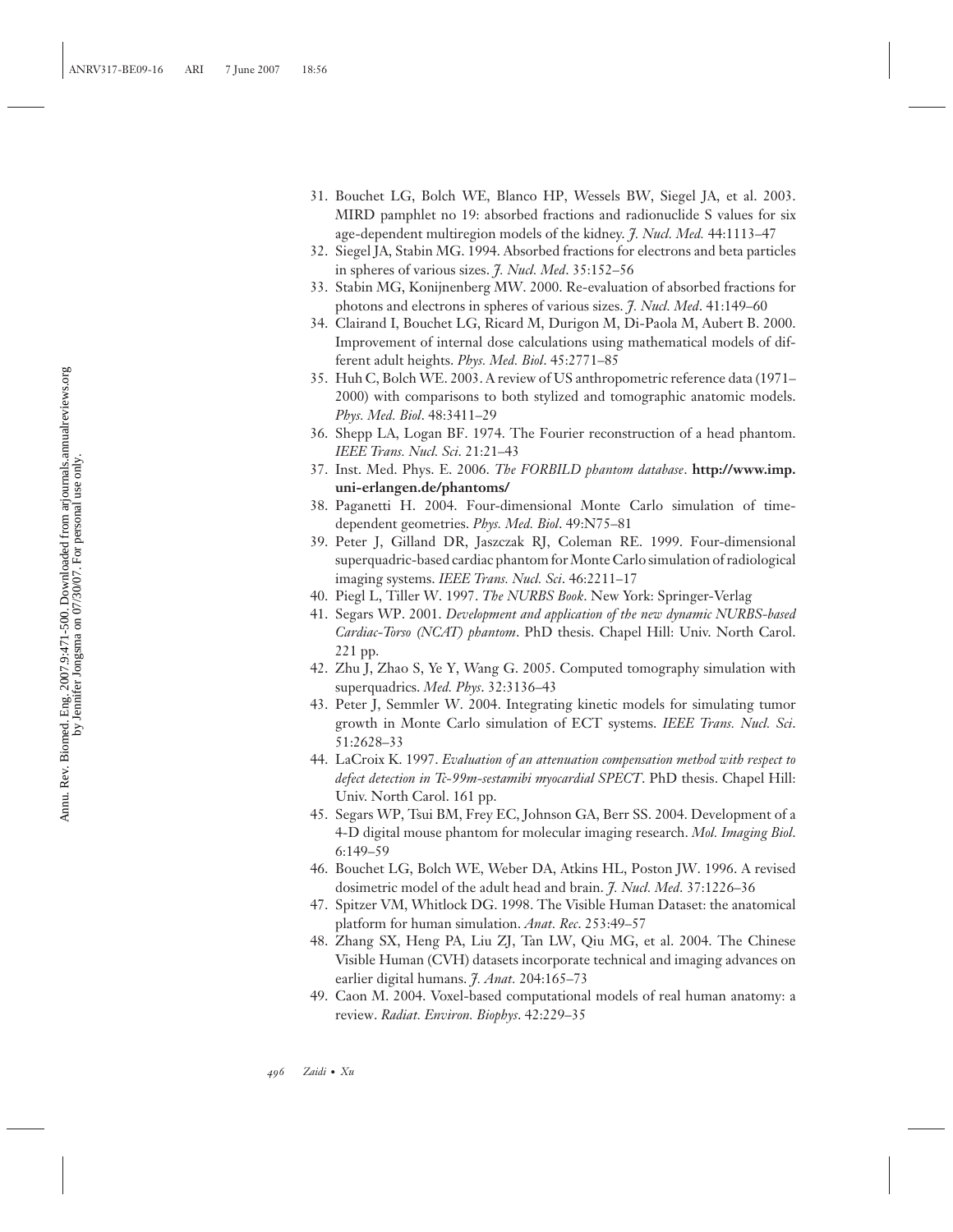- 50. Kim J, Zeeberg BR, Fahey FH, Bice AN, Hoffman EJ, Reba RC. 1991. Threedimensional SPECT simulations of a complex three-dimensional mathematical brain model and measurements of the three-dimensional physical brain phantom. *J. Nucl. Med*. 32:1923–30
- 51. Hoffman EJ, Cutler PD, Digby WM, Mazziotta JC. 1990. 3-D phantom to simulate cerebral blood flow and metabolic images for PET. *IEEE Trans. Nucl. Sci*. 37:616–20
- 52. Zubal IG, Harrell CR, Smith EO, Rattner Z, Gindi G, Hoffer BP. 1994. Computerized 3-dimensional segmented human anatomy. *Med. Phys*. 21:299–302
- 53. Dawson TW, Caputa K, Stuchly MA. 1997. A comparison of 60 Hz uniform magnetic and electric induction in the human body. *Phys. Med. Biol*. 42:2319–29
- 54. Sjogreen K, Ljungberg M, Wingardh K, Erlandsson K, Strand SE. 2001. Registration of emission and transmission whole-body scintillation-camera images. *J. Nucl. Med*. 42:1563–70
- 55. Kramer R, Vieira JW, Khoury HJ, Lima FR, Fuelle D. 2003. All about MAX: a male adult voxel phantom for Monte Carlo calculations in radiation protection dosimetry. *Phys. Med. Biol*. 48:1239–62
- 56. Kramer R, Khoury HJ, Vieira JW, Loureiro ECM, Lima VJM, et al. 2004. All about FAX: a female adult voxel phantom for Monte Carlo calculation in radiation protection dosimetry. *Phys. Med. Biol.* 49:5203–16
- 57. Dimbylow PJ. 1997. FDTD calculations of the whole-body averaged SAR in an anatomically realistic voxel model of the human body from 1 MHz to 1 GHz. *Phys. Med. Biol*. 42:479–90
- 58. Dimbylow PJ. 2002. Fine resolution calculations of SAR in the human body for frequencies up to 3 GHz. *Phys. Med. Biol*. 47:2835–46
- 59. Jones DG. 1997. A realistic anthropomorphic phantom for calculating organ doses arising from external photon irradiation. *Radiat. Prot. Dosim*. 72:21–29
- 60. Dimbylow PJ. 2005. Development of the female voxel phantom, NAOMI, and its application to calculations of induced current densities and electric fields from applied low frequency magnetic and electric fields. *Phys. Med. Biol*. 50:1047–70
- 61. Petoussi-Henss N, Zankl M, Fill U, Regulla D. 2002. The GSF family of voxel phantoms. *Phys. Med. Biol*. 47:89–106
- 62. Fill UA, Zankl M, Petoussi-Henss N, Siebert M, Regulla D. 2004. Adult female voxel models of different stature and photon conversion coefficients for radiation protection. *Health Phys*. 86:253–72
- 63. Zankl M, Veit R, Williams G, Schneider K, Fendel H, et al. 1988. The construction of computer tomographic phantoms and their application in radiology and radiation protection. *Radiat. Environ. Biophys.* 27:153–64
- 64. Caon M, Bibbo G, Pattison J. 1999. An EGS4-ready tomographic computational model of a 14-year-old female torso for calculating organ doses from CT examinations. *Phys. Med. Biol*. 44:2213–25
- 65. Nipper JC, Williams JL, Bolch WE. 2002. Creation of two tomographic voxel models of pediatric patients in the first year of life. *Phys. Med. Biol*. 47:3143–64
- 66. Lee C, Williams JL, Lee C, Bolch W. 2005. The UF series of tomographic computational phantoms of pediatric patients. *Med. Phys*. 32:3537–48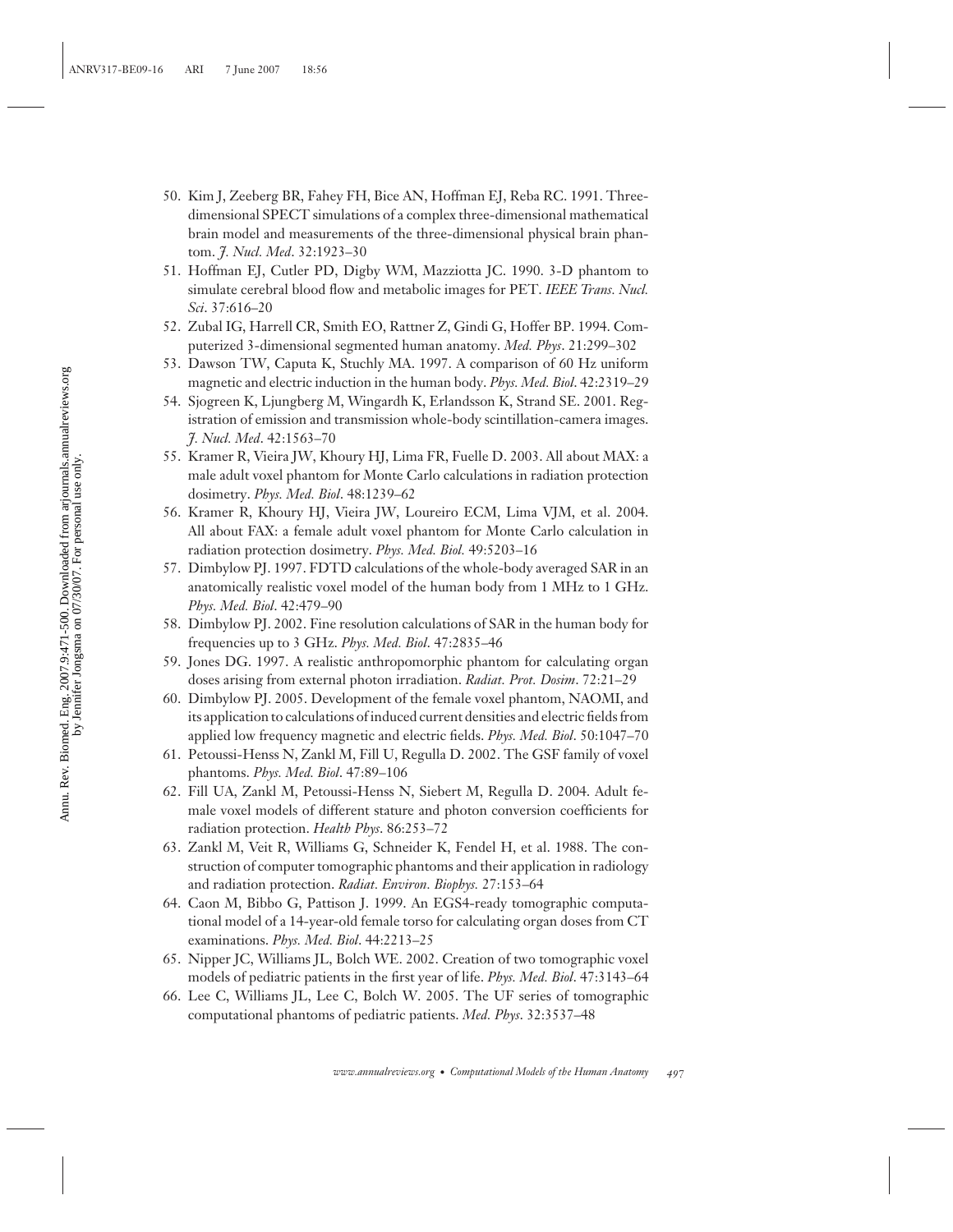- 67. Nagaoka T, Watanabe S, Sakurai K, Kunieda E, Taki M, Yamanaka Y. 2004. Development of realistic high-resolution whole-body voxel models of Japanese adult males and females of average height and weight, and application of models to radio-frequency electromagnetic-field dosimetry. *Phys. Med. Biol*. 49:1–15
- 68. Saito K, Wittmann A, Koga S, Ida Y, Kamei T, et al. 2001. Construction of a computed tomographic phantom for a Japanese male adult and dose calculation system. *Radiat. Environ. Biophys.* 40:69–75
- 69. Sato K, Noguchi H, Emoto Koga Y, Saito K. 2007. Japanese adult male voxel phantom constructed on the basis of CT-images. *Radiat. Protect Dosim.* In press (doi:10.1093/rpd/ncl101)
- 70. Sato K, Noguchi H, Emoto Koga Y, Saito K. 2007. Construction of a Japanese adult female voxel phantom for internal dosimetry. *Radiat. Environ. Biophys*. Submitted
- 71. Lee C, Lee J. 2004. Korean adult male voxel model KORMAN segmented from magnetic resonance images. *Med. Phys*. 31:1017–22
- 72. Xu XG, Chao TC, Bozkurt A. 2000. VIP-Man: an image-based whole-body adult male model constructed from color photographs of the Visible Human Project for multi-particle Monte Carlo calculations. *Health Phys*. 78:476–86
- 73. Winslow M, Xu XG, Yazici B. 2005. Development of a simulator for radiographic image optimization. *Comput. Methods Programs Biomed*. 78:179–90
- 74. Jin W, Lim Y, Xu XG, Singh T. De S. 2005. *Improving the visual realism of virtual surgery*. Proc. Med. Meets Virtual Real. 13, pp. 227–33. Long Beach, CA: IOS Press
- 75. Shi CY, Xu XG. 2004. Development of a 30-week-pregnant female tomographic model from computed tomography (CT) images for Monte Carlo organ dose calculations. *Med. Phys*. 31:2491–97
- 76. Shi CY, Xu XG, Stabin MG. 2004. Specific absorbed fractions for internal photon emitters calculated for a tomographic model of a pregnant woman. *Health Phys*. 87:507–11
- 77. Zankl M, Fill U, Petoussi-Henss N, Regulla D. 2002. Organ dose conversion coefficients for external photon irradiation of male and female voxel models. *Phys. Med. Biol*. 47:2367–85
- 78. Int. Comm. Radiol. Prot. 2006. 2005 recommendations of the International Commission on Radiological Protection. **http://www.icrp.org/docs/ Scope of rad prot draft 02 258 05v06.pdf**
- 79. Kramer R, Khoury HJ, Vieira JW, Lima VJM. 2006. MAX06 and FAX06: update of two adult human phantoms for radiation protection dosimetry. *Phys. Med. Biol*. 51:3331–46
- 80. Ferrari P, Gualdrini G. 2005. An improved MCNP version of the NORMAN voxel phantom for dosimetry studies. *Phys. Med. Biol*. 50:4299–316
- 81. Lee C, Lee C, Park SH, Lee JK. 2006. Development of the two Korean adult tomographic computational phantoms for organ dosimetry. *Med. Phys*. 33:380– 90
- 82. Beddoe A. 1976. *The microstructure of mammalian bone in relation to the dosimetry of bone-seeking radionuclides*. Leeds: Univ. Leeds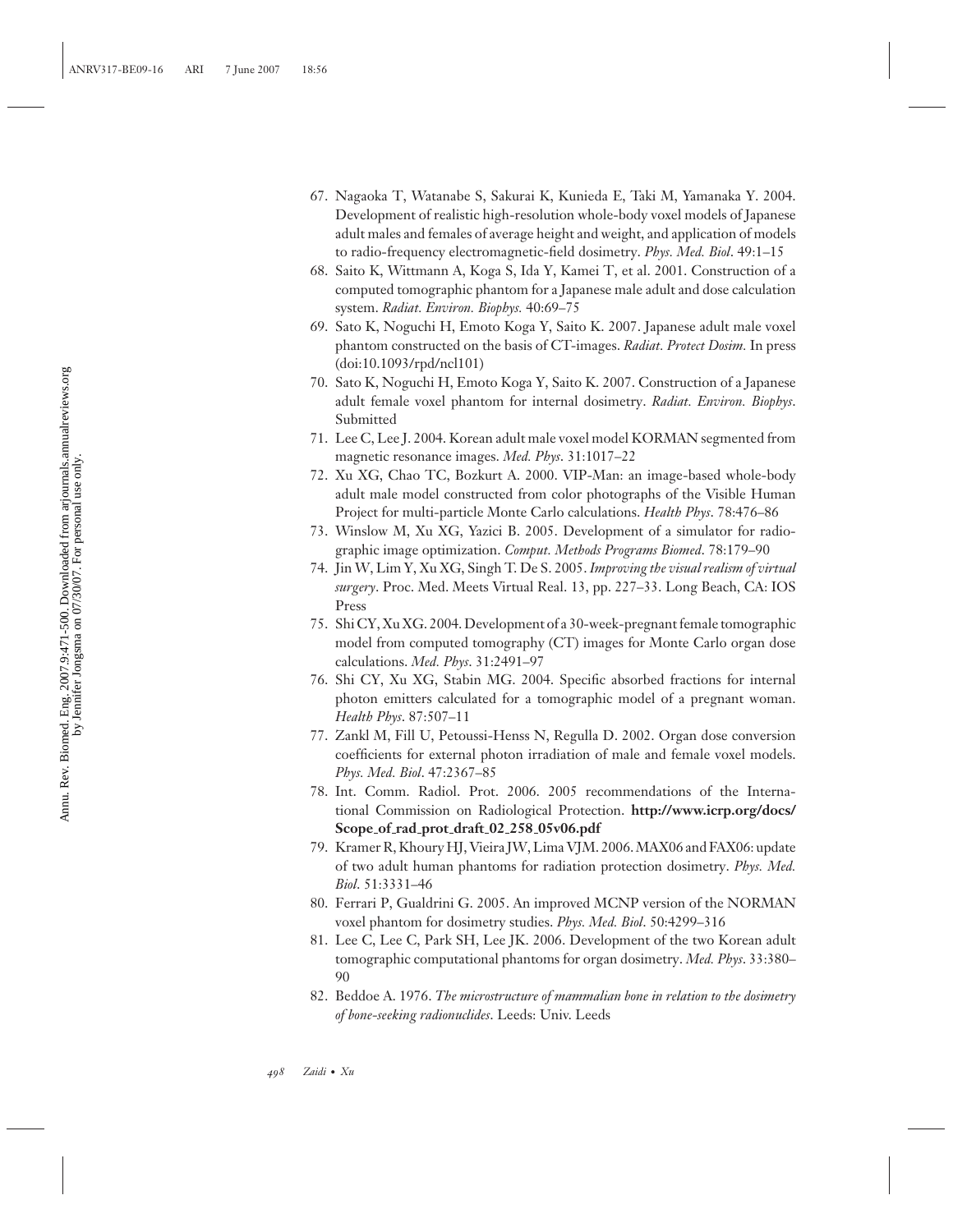- 83. Int. Comm. Radiol. Prot. 1995. *Basic Anatomical and Physiological Data for Use in Radiological Protection: The Skeleton*. *ICRP Publication 70*. Oxford: Pergamon
- 84. Caracappa P, Xu X. 2006. A revised method of estimating red bone marrow dose in image-based computational models. *Health Phys.* 90:S122 (Abstr.)
- 85. Bolch WE, Patton PW, Rajon DA, Shah AP, Jokisch DW, Inglis BA. 2002. Considerations of marrow cellularity in 3-dimensional dosimetric models of the trabecular skeleton. *J. Nucl. Med*. 43:97–108
- 86. Int. Comm. Radiol. Prot. 2002. *Annual report of the ICRP*. **http://www.icrp. org/docs/2002 Ann Rep 52 429 03.pdf**
- 87. Int. Comm. Radiol. Prot. 2002. Basic anatomical and physiological data for use in radiological protection: reference values. ICRP publication 89. *Ann. ICRP* 32:1–277
- 88. Ponisch F, Parodi K, Hasch BG, Enghardt W. 2004. The modelling of positron emitter production and PET imaging during carbon ion therapy. *Phys. Med. Biol*. 49:5217–32
- 89. Lazaro D, El Bitar Z, Breton V, Hill D, Buvat I. 2005. Fully 3D Monte Carlo reconstruction in SPECT: a feasibility study. *Phys. Med. Biol*. 16:3739–54
- 90. Soares EJ, Glick SJ, Hoppin JW. 2005. Noise characterization of block-iterative reconstruction algorithms: II. Monte Carlo simulations. *IEEE Trans. Med. Imaging* 24:112–21
- 91. Zaidi H, Koral KF. 2004. Scatter modelling and compensation in emission tomography. *Eur. J. Nucl. Med. Mol. Imaging* 31:761–82
- 92. Gustafsson A, Bake B, Jacobsson L, Johansson A, Ljungberg M, Moonen M. 1998. Evaluation of attenuation corrections using Monte Carlo simulated lung SPECT. *Phys. Med. Biol*. 43:2325–36
- 93. Arlig A, Gustafsson A, Jacobsson L, Ljungberg M, Wikkelso C. 2000. Attenuation correction in quantitative SPECT of cerebral blood flow: a Monte Carlo study. *Phys. Med. Biol*. 45:3847–59
- 94. Zaidi H, Montandon ML, Slosman DO. 2004. Attenuation compensation in cerebral 3D PET: effect of the attenuation map on absolute and relative quantitation. *Eur. J. Nucl. Med. Mol. Imaging* 31:52–63
- 95. Dewaraja YK, Ljungberg M, Koral KF. 2001. Monte Carlo evaluation of object shape effects in iodine-131 SPET tumor activity quantification. *Eur. J. Nucl. Med*. 28:900–6
- 96. Frouin V, Comtat C, Reilhac A, Gregoire MC. 2002. Correction of partial volume effect for PET striatal imaging: fast implementation and study of robustness. *J. Nucl. Med*. 43:1715–26
- 97. Zaidi H, Scheurer AH, Morel C. 1999. An object-oriented Monte Carlo simulator for 3D cylindrical positron tomographs. *Comput. Methods Programs Biomed*. 58:133–45
- 98. Zaidi H. 2000. Object-oriented programming environments: a promising tool for biomedical imaging research. *Pol. J. Med. Phys. Eng*. 6:71–89
- 99. Zaidi H, Labbe C, Morel C. 1998. Implementation of an environment for Monte ´ Carlo simulation of fully 3D positron tomography on a high-performance parallel platform. *Parallel Comput*. 24:1523–36